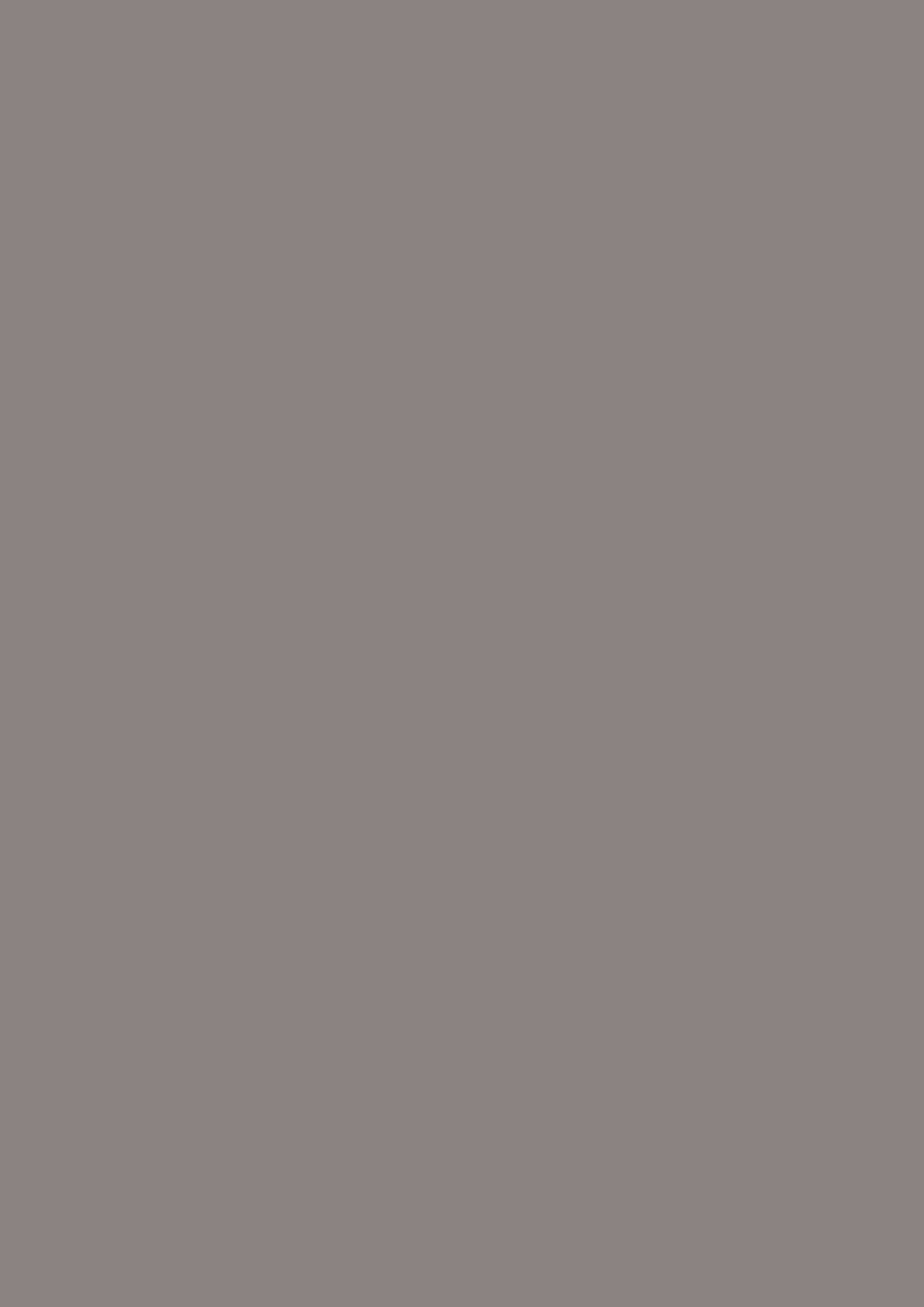# KEY FIGURES GROUP HOLCIM

# **Key figures Group Holcim**

| January-March                                 |               | 2015   | 2014                | ±%       | $\pm\%$       |
|-----------------------------------------------|---------------|--------|---------------------|----------|---------------|
|                                               |               |        |                     |          | like-for-like |
| Annual cement production capacity             | million t     | 212.0  | 211.4 <sup>2</sup>  | $+0.3$   | $+0.3$        |
| Sales of cement                               | million t     | 31.2   | 33.0                | $-5.5$   | $-5.7$        |
| Sales of mineral components                   | million t     | 0.8    | 0.7                 | $+23.1$  | $+0.7$        |
| Sales of aggregates                           | million t     | 29.5   | 29.2                | $+1.2$   | $-4.0$        |
| Sales of ready-mix concrete                   | million $m^3$ | 8.0    | 8.2                 | $-2.0$   | $-5.8$        |
| Sales of asphalt                              | million t     | 1.6    | 1.4                 | $+14.9$  | $+14.9$       |
| Net sales                                     | million CHF   | 3,972  | 4,088               | $-2.8$   | $-1.6$        |
| Operating EBITDA                              | million CHF   | 593    | 617                 | $-3.9$   | $-4.0$        |
| Operating EBITDA adjusted <sup>1</sup>        | million CHF   | 637    | 617                 | $+3.3$   | $+3.1$        |
| Operating EBITDA margin                       | %             | 14.9   | 15.1                |          |               |
| Operating EBITDA margin adjusted <sup>1</sup> | %             | 16.0   | 15.1                |          |               |
| Operating profit                              | million CHF   | 261    | 295                 | $-11.5$  | $-12.7$       |
| Operating profit adjusted <sup>1</sup>        | million CHF   | 306    | 295                 | $+3.5$   | $+2.2$        |
| Operating profit margin                       | %             | 6.6    | 7.2                 |          |               |
| Operating profit margin adjusted <sup>1</sup> | %             | 7.7    | 7.2                 |          |               |
| EBITDA                                        | million CHF   | 1,037  | 673                 | $+54.2$  |               |
| Net income                                    | million CHF   | 378    | 179                 | $+111.8$ |               |
| Net income margin                             | %             | 9.5    | 4.4                 |          |               |
| Net income - shareholders of Holcim Ltd       | million CHF   | 310    | 80                  | $+289.3$ |               |
| Cash flow from operating activities           | million CHF   | (214)  | (243)               | $+12.1$  | $+16.1$       |
| Cash flow margin                              | %             | (5.4)  | (5.9)               |          |               |
| Net financial debt                            | million CHF   | 9,670  | $9,644^2$           | $+0.3$   | $+5.6$        |
| Total shareholders' equity                    | million CHF   | 19,058 | 20,112 <sup>2</sup> | $-5.2$   |               |
| Personnel                                     |               | 63,082 | 67,584 <sup>2</sup> | $-6.7$   | $-6.9$        |
| Earnings per share                            | CHF           | 0.95   | 0.24                | $+295.8$ |               |
| Fully diluted earnings per share              | CHF           | 0.95   | 0.24                | $+295.8$ |               |
| Principal key figures in USD (illustrative)   |               |        |                     |          |               |
| Net sales                                     | million USD   | 4,167  | 4,579               | $-9.0$   |               |
| Operating EBITDA                              | million USD   | 622    | 691                 | $-10.0$  |               |

Due to rounding, numbers presented throughout this report may not add up precisely to the totals provided. All ratios and variances are calculated using the underlying amount rather than the presented rounded amount.

| Total shareholders' equity                  | million USD | 19,616 | 20,3342            | $-3.5$   |  |
|---------------------------------------------|-------------|--------|--------------------|----------|--|
| Earnings per share                          | <b>USD</b>  | 1.00   | 0.27               | $+270.8$ |  |
|                                             |             |        |                    |          |  |
| Principal key figures in EUR (illustrative) |             |        |                    |          |  |
| Net sales                                   | million EUR | 3,699  | 3,342              | $+10.7$  |  |
| Operating EBITDA                            | million EUR | 552    | 504                | $+9.5$   |  |
| Operating EBITDA adjusted <sup>1</sup>      | million EUR | 593    | 504                | $+17.6$  |  |
| Operating profit                            | million EUR | 243    | 241                | $+0.9$   |  |
| Operating profit adjusted <sup>1</sup>      | million EUR | 285    | 241                | $+18.0$  |  |
| Net income - shareholders of Holcim Ltd     | million EUR | 289    | 65                 | $+341.3$ |  |
| Cash flow from operating activities         | million EUR | (199)  | (199)              | $-0.1$   |  |
| Net financial debt                          | million EUR | 9,244  | 8.018 <sup>2</sup> | $+15.3$  |  |
| Total shareholders' equity                  | million EUR | 18,219 | $16,723^2$         | $+8.9$   |  |
| Earnings per share                          | <b>EUR</b>  | 0.88   | 0.20               | $+351.0$ |  |
|                                             |             |        |                    |          |  |

Operating EBITDA adjusted<sup>1</sup> million USD 668 691 -3.3 Operating profit million USD 274 331 -17.1 Operating profit adjusted<sup>1</sup> and million USD 321 331 -3.1 Net income – shareholders of Holcim Ltd million USD 325 89 +264.6 Cash flow from operating activities million USD (224) (272) +17.7 Net financial debt and the million USD 9,953 9,750<sup>2</sup> +2.1

<sup>1</sup> Excluding merger costs in 2015.

<sup>2</sup>As of December 31, 2014.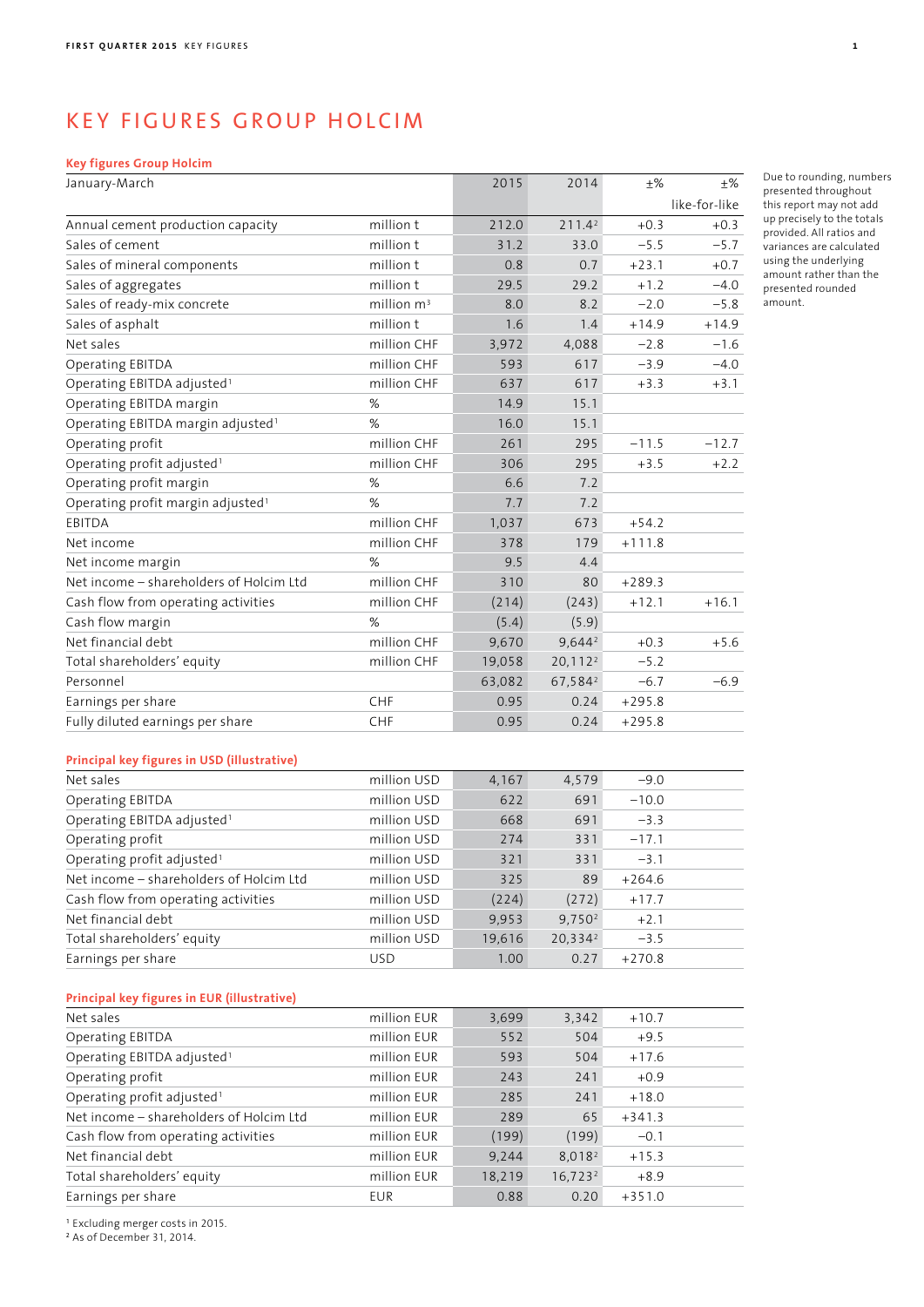# HOLCIM FIRST QUARTER 2015

**Net income significantly higher**

**Adjusted operating profit and margin increase despite lower volumes**

**Margins improve in India although cement volumes were temporarily affected by lower demand**

**Rebound in the United States continues**

**Different weather pattern in Europe with stronger winter than in last year's quarter**

**Group well positioned and prepared for merger with Lafarge**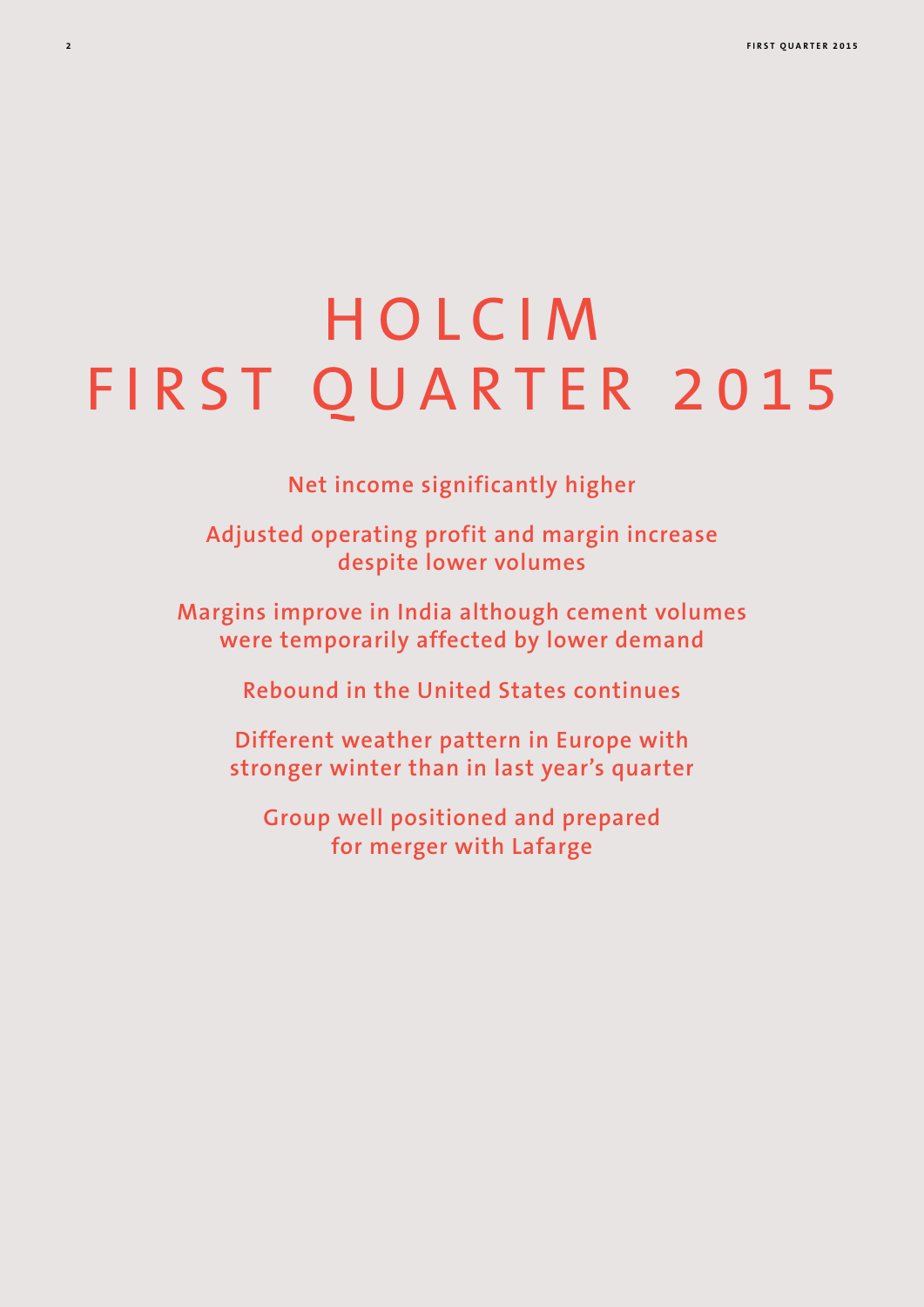## Dear Shareholder,

Holcim reported robust development in the first quarter 2015, with an increase in financial performance despite a different weather pattern and some volume declines compared to a very strong previous year's quarter. Holcim also generated higher cash flow from operating activities and increased net income significantly supported by the gain from the divestment of the Group's minority shareholding in Siam City Cement.

Holcim continued to operate in a weak global economic environment that was characterized by uncertainty and moderate growth prospects. The development was positively impacted by lower oil prices but at the same time investment weakness more than offset these effects in both advanced and emerging markets. However, based on its strong geographic footprint, focus on prices, disciplined cost management, and previous restructuring, Holcim was able to mitigate the adverse economic effects. Following the exceptionally strong first quarter 2014, cement deliveries declined as all Group regions except North America and Latin America sold less volume. However, in important markets including Mexico, the United States, and the Philippines more cement was sold. Aggregate shipments increased thanks to Holcim Germany, Aggregate Industries UK, and Aggregate Industries US. Ready-mix concrete volumes were down.

Adjusted for merger costs, operating EBITDA increased, mainly as a result of the positive development in the Group regions Asia Pacific and Latin America. Operating profit adjusted for merger costs was also higher. ACC in India, Holcim Spain, Holcim Australia, Aggregate Industries UK, and Holcim Mexico were the Group companies with the strongest progress, while countries such as France, Indonesia, Canada, and Lebanon reported lower financial results.

| Group                                   |               | Jan-March | Jan-March | $+$ %    | $+$ %         |
|-----------------------------------------|---------------|-----------|-----------|----------|---------------|
|                                         |               | 2015      | 2014      |          | like-for-like |
| Sales of cement                         | million t     | 31.2      | 33.0      | $-5.5$   | $-5.7$        |
| Sales of aggregates                     | million t     | 29.5      | 29.2      | $+1.2$   | $-4.0$        |
| Sales of ready-mix concrete             | million $m^3$ | 8.0       | 8.2       | $-2.0$   | $-5.8$        |
| Sales of asphalt                        | million t     | 1.6       | 1.4       | $+14.9$  | $+14.9$       |
| Net sales                               | million CHF   | 3,972     | 4,088     | $-2.8$   | $-1.6$        |
| Operating EBITDA                        | million CHF   | 593       | 617       | $-3.9$   | $-4.0$        |
| Operating EBITDA adjusted <sup>1</sup>  | million CHF   | 637       | 617       | $+3.3$   | $+3.1$        |
| Operating profit                        | million CHF   | 261       | 295       | $-11.5$  | $-12.7$       |
| Operating profit adjusted <sup>1</sup>  | million CHF   | 306       | 295       | $+3.5$   | $+2.2$        |
| Net income                              | million CHF   | 378       | 179       | $+111.8$ |               |
| Net income – shareholders of Holcim Ltd | million CHF   | 310       | 80        | $+289.3$ |               |
| Cash flow from operating activities     | million CHF   | (214)     | (243)     | $+12.1$  | $+16.1$       |

ROIC after taxes stood at 8.1 percent, while net financial debt decreased.

<sup>1</sup> Excluding merger costs in 2015.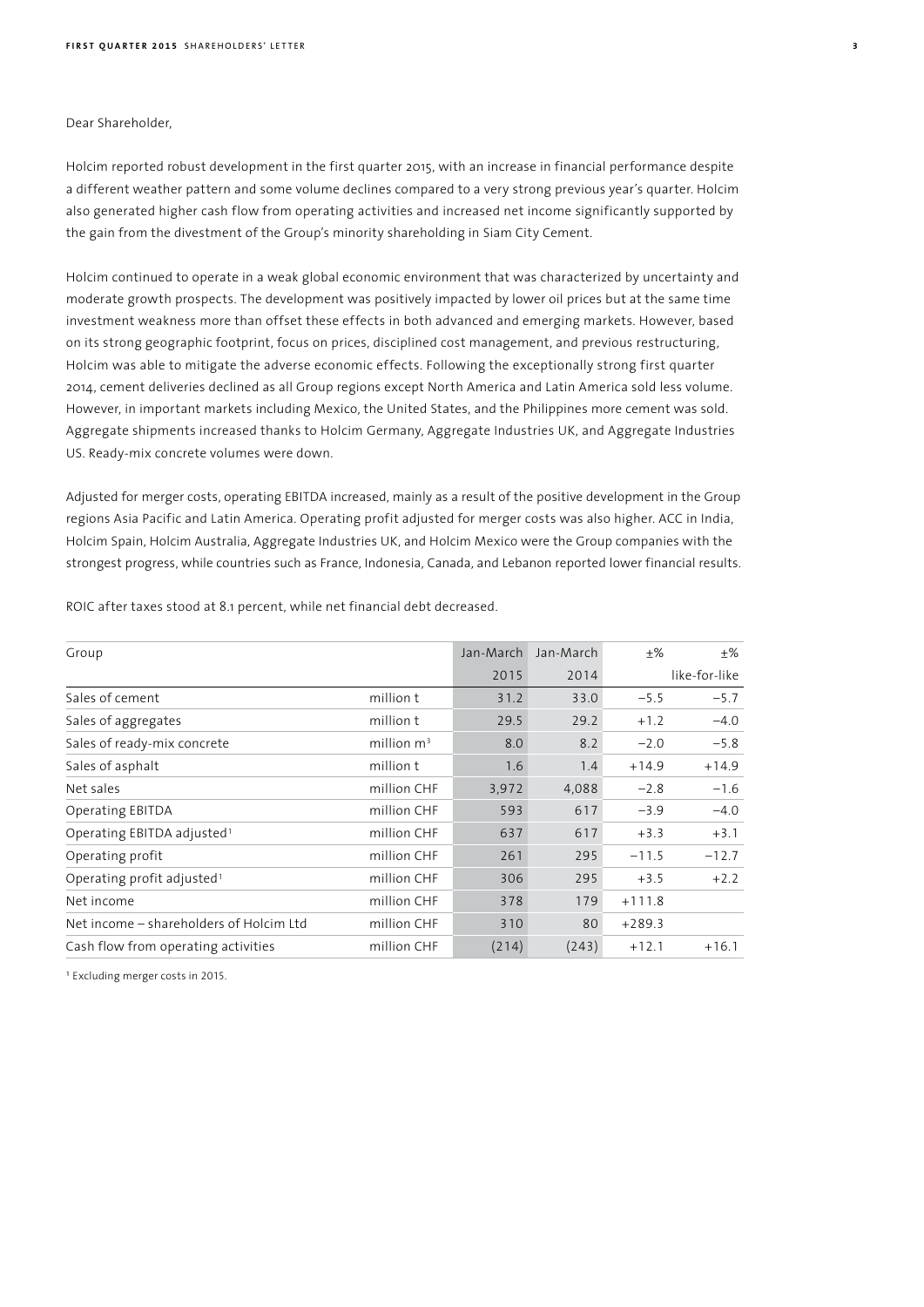## **Sales volumes**

Consolidated cement volumes decreased 5.5 percent to 31.2 million tonnes in the first three months of the year. While North America and Latin America increased cement volumes, the other Group regions reported declines. Aggregates volumes increased 1.2 percent to 29.5 million tonnes, as the volume growth in Europe and North America was able to make up for the negative development in other Group regions. Ready-mix concrete deliveries reached 8.0 million cubic meters, a decline of 2.0 percent, which was mainly attributable to less favorable development in Latin America, where the focus remained on high-margin applications, and North America. Asphalt sales were up markedly by 14.9 percent to 1.6 million tonnes.

Cement prices increased 4.0 percent and aggregates prices 4.2 percent.

## **Financial results**

Like-for-like net sales across the Group decreased 1.6 percent during the first quarter of the year. Reported net sales were down 2.8 percent to CHF 3,972 million, as increases in North America could not compensate for lower sales in other Group regions.

Operating EBITDA adjusted for merger costs of CHF 44 million was 3.3 percent higher than last year. The adjusted operating EBITDA margin increased to 16.0 percent. Reported operating EBITDA decreased 3.9 percent to CHF 593 million, impacted by merger costs and lower financial performance in the Group regions Europe and Africa Middle East. Operating profit adjusted for merger costs of CHF 44 million was up 3.5 percent, while the adjusted operating profit margin increased to 7.7 percent. Reported operating profit decreased by 11.5 percent to CHF 261 million, as increases in the Group regions Asia Pacific and Latin America were not able to compensate for merger costs and lower performance in Europe and in Canada, where a harsher winter was noted.

Net income increased significantly by 111.8 percent to CHF 378 million, mainly as a result of the divestment of Holcim's minority shareholding in Siam City Cement. Net income attributable to shareholders of Holcim Ltd was also up markedly by 289.3 percent to CHF 310 million.

Cash flow from operating activities improved 12.1 percent to CHF -214 million in the first quarter, a quarter which is traditionally lower than the others. Net financial debt over the last twelve months decreased by CHF 370 million and stood at CHF 9,670 million.

## **Holcim Leadership Journey**

In the first quarter of 2015, the contribution of the Holcim Leadership Journey to the Group's operating profit amounted to CHF 85 million. The Customer Excellence Stream contributed CHF 21 million and the cost initiatives CHF 64 million to this result building on the good traction in the procurement and logistics streams.

#### **Portfolio optimization**

Holcim continued to actively optimize its operational footprint in the first quarter of the year. The Group sold its entire remaining shareholding of 27.5 percent in Siam City Cement in Thailand via a private placement in capital markets. For the sale of its entire remaining stake, Holcim received a total consideration of CHF 661 million, which resulted in a gain before taxes of CHF 371 million. Early in January 2015, Holcim also closed its series of transactions in Europe with Cemex.

On March 25, 2015 Holcim received from the Foreign Investment Promotion Board (FIPB) the approval for the planned simplification of the Group's structure in India. The FIPB in turn has sent the case with a recommendation for approval to the Cabinet Committee of Foreign Affairs (CCEA). Holcim is now awaiting final approval by the CCEA in the coming weeks.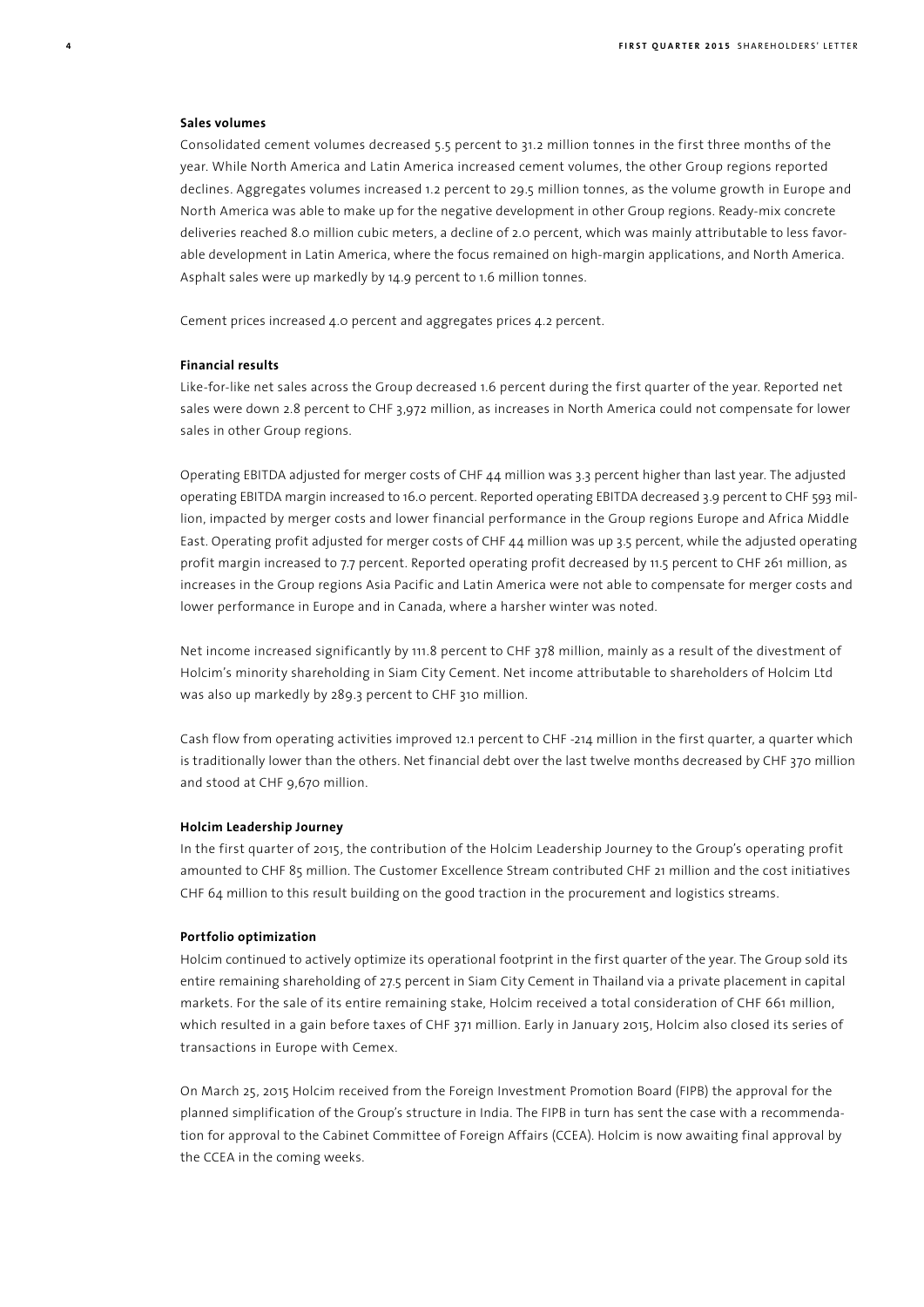## **Merger to create LafargeHolcim**

In March 2015 Holcim and Lafarge reached an agreement on revised terms for their merger, taking another important step forward towards becoming the most advanced company in their industry. The Boards of Directors of both companies agreed on a new exchange ratio of nine Holcim shares for ten Lafarge shares. Holcim and Lafarge have also agreed that, subject to shareholder approval, the new company will announce a post-closing scrip dividend of one LafargeHolcim share for each 20 existing shares.

Eric Olsen was appointed future Chief Executive Officer of LafargeHolcim, to take office as of the closing of the merger project. Eric Olsen is presently Lafarge Executive Vice-President Operations and has been a member of that Group's Executive Committee since 2007. Wolfgang Reitzle will act as the statutory Chairman and Beat Hess will be Vice-Chairman of the Board. In addition, Wolfgang Reitzle and Bruno Lafont will be non-executive Co-Chairmen of the Board.

In February, Holcim and Lafarge announced that CRH plans to acquire the majority of the assets that were identified during the divestment process for an enterprise value of CHF 6.8 billion. These assets are mainly in Europe, Canada, Brazil, and the Philippines. Following these important milestones, both companies are continuing to work intensively on preparing the closing of the transaction and a successful post-merger integration.

# **Asia Pacific impacted by temporarily lower construction activities in India**

Economic activity in the Group region Asia Pacific remained solid despite mitigating effects of lower growth in China. India's return to higher growth rates has gathered steam following the positive sentiment that materialized in the course of 2014, although construction markets were temporarily weaker. The Philippines continued to see lively demand for building materials and benefited from an overall robust economic climate.

| Asia Pacific                |               | Jan-March | Jan-March | $+$ %   | $+$ %         |
|-----------------------------|---------------|-----------|-----------|---------|---------------|
|                             |               | 2015      | 2014      |         | like-for-like |
| Sales of cement             | million t     | 17.1      | 18.5      | $-7.3$  | $-7.3$        |
| Sales of aggregates         | million t     | 5.3       | 6.0       | $-12.5$ | $-12.5$       |
| Sales of ready-mix concrete | million $m^3$ | 2.5       | 2.5       | $+0.7$  | $+0.7$        |
| Net sales                   | million CHF   | 1,656     | 1,683     | $-1.6$  | $-3.9$        |
| Operating EBITDA            | million CHF   | 357       | 327       | $+9.0$  | $+5.8$        |
| Operating profit            | million CHF   | 257       | 234       | $+9.8$  | $+5.8$        |

Ambuja Cements and ACC, Holcim's Group companies in India, sold less cement in the first quarter compared with a year ago. Demand temporarily slowed down to a level slightly less than generally expected. Variances between the two companies are mainly due to regional differences in demand and different sales footprints. While in Sri Lanka volumes increased, Bangladesh reported lower deliveries than in the previous years' quarter due to the political situation.

Holcim Vietnam increased cement volumes markedly despite continued oversupply in the country and ongoing competitive pressure. Year-on-year ready-mix concrete deliveries increased. Malaysia's construction industry experienced another quarter with lively construction activity and Holcim's local Group company was able to consequently increase cement and aggregates sales markedly.

Demand for building materials continued to be high in the Philippines as investment from both the government as well as the private and commercial sectors remained high. Holcim Philippines consequently sold more cement.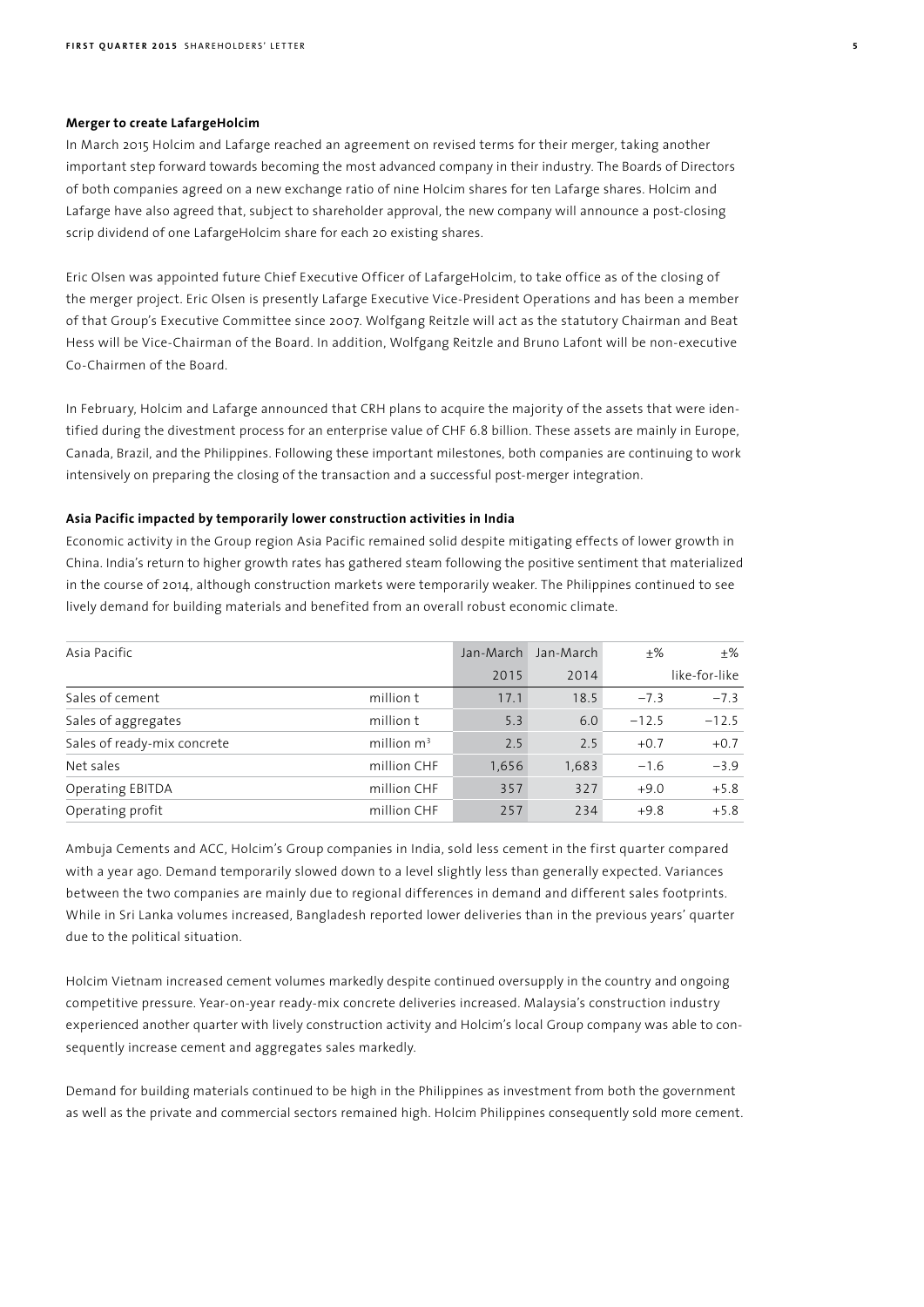Cement consumption in Indonesia was down 3 percent compared with 2014, prices have been reduced due to government intervention, and infrastructure projects were delayed. Aggregates and ready-mix concrete sales were down as well.

Bad weather in Queensland coupled with lower resource project activities negatively affected cement volumes at Cement Australia. Holcim Australia also felt the effects of poor weather in Queensland and New South Wales and lower mining investments. Aggregates and ready-mix concrete deliveries were lower than in the first quarter of 2014. However, business performance is improving due to cost-cutting measures implemented in 2014. Holcim New Zealand continued to also benefit from lively construction activity. Higher demand in the Auckland region fuelled cement volume growth. Aggregates shipments also increased.

Consolidated cement volumes in the Group region Asia Pacific were down 7.3 percent to 17.1 million tonnes in the first quarter 2015, mainly as a result of lower volumes in India. Aggregates volumes reached 5.3 million tonnes, a drop of 12.5 percent. Ready-mix concrete deliveries remained stable at 2.5 million cubic meters. Net sales in Asia Pacific decreased by 1.6 percent to CHF 1,656 million.

Operating profit increased 9.8 percent to CHF 257 million mainly as a result of improved financial performance at ACC, Holcim Australia, and Cement Australia. Like-for-like operating profit also increased 5.8 percent.

# **Latin America with increased profitability**

Latin America's economic development remained uneven as a number of countries felt the effects of lower oil and other commodity prices. Mexico however benefited from more dynamic activity and a lively construction market, building on the rebound that began in 2014. Brazil in contrast continued to suffer from an overall challenging economic environment with high interest rates and low industrial production that also negatively impacted demand for building materials. Construction activity in many markets was slowed down by the overall still challenging economic situation in the Group region.

| Latin America               |              | Jan-March | Jan-March | $+$ %   | $+$ %         |
|-----------------------------|--------------|-----------|-----------|---------|---------------|
|                             |              | 2015      | 2014      |         | like-for-like |
| Sales of cement             | million t    | 5.9       | 6.0       | $-1.4$  | $-1.41$       |
| Sales of aggregates         | million t    | 1.2       | 2.1       | $-43.8$ | $-43.8$       |
| Sales of ready-mix concrete | million $m3$ | 1.5       | 1.7       | $-8.1$  | $-8.1$        |
| Net sales                   | million CHF  | 707       | 723       | $-2.3$  | $+2.3$        |
| Operating EBITDA            | million CHF  | 231       | 211       | $+10.0$ | $+12.6$       |
| Operating profit            | million CHF  | 187       | 167       | $+12.1$ | $+14.1$       |

<sup>1</sup> The percentage change like-for-like adjusted for internal trading volumes eliminated in "Corporate/Eliminations" amounts to +0.3.

Holcim Mexico benefited from the recovery of the local economy that was driven by the National Infrastructure Plan. Cement sales increased markedly thanks to a number of large projects that were kicked off in the first quarter as well as the continuing implementation of the retail strategy. Aggregates and ready-mix concrete volumes declined as a result of the exit from low-profitability market segments.

In Central America, Holcim El Salvador and Holcim Nicaragua sold more cement thanks to increased demand for building materials from both the private and public sectors. Cement volume development in Costa Rica was negative, partly as a result of lower exports to Panama and Nicaragua.

Construction activity in Colombia continued to be lively. Despite a national strike by truck drivers in March, which negatively affected distribution, Holcim Colombia benefited from the positive economic development and reported higher cement sales. Ready-mix concrete volumes remained flat, with sales focused on higher-margin specialty applications.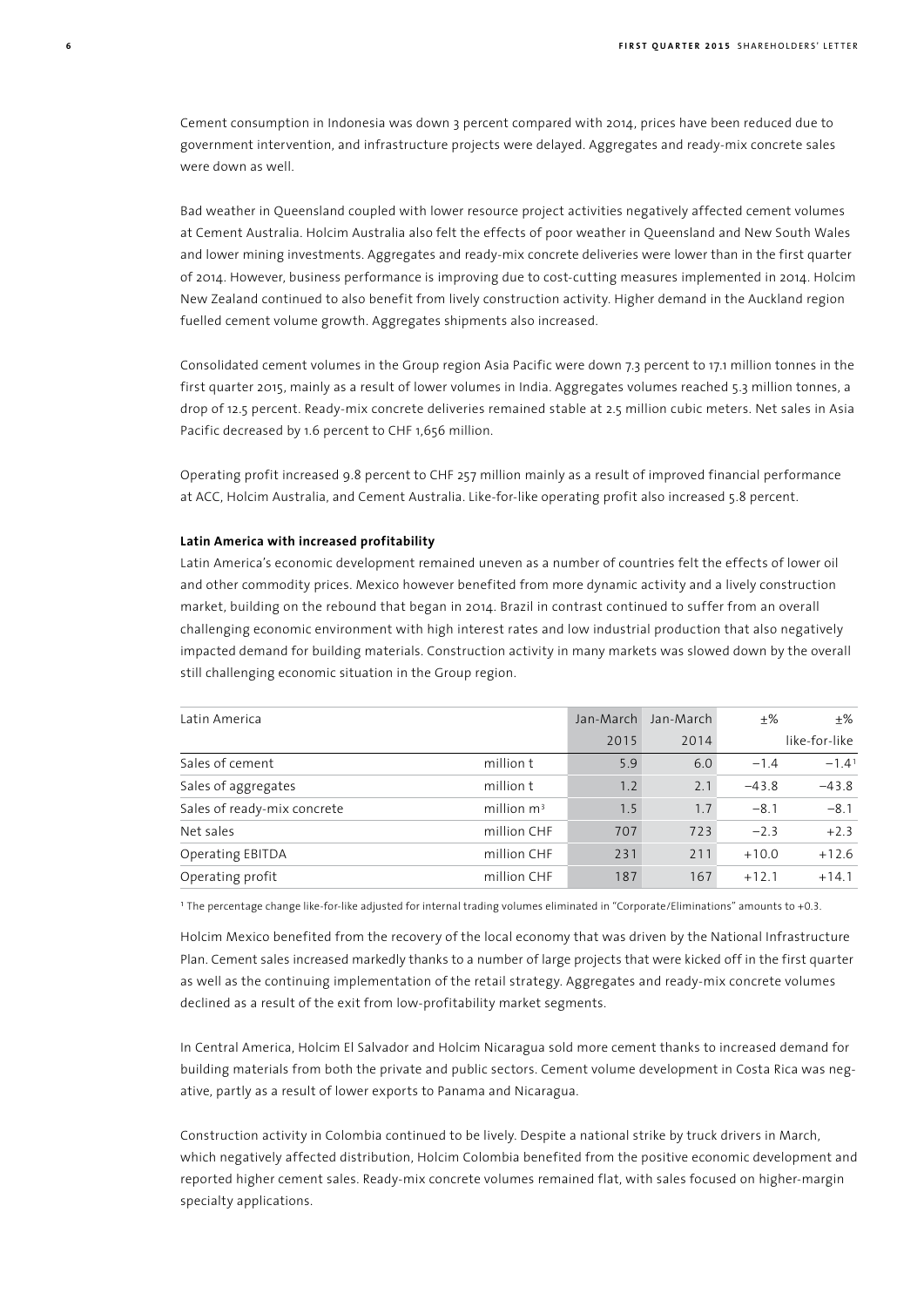Holcim Ecuador reported lower cement volumes than in the previous year's quarter, which was positively influenced by elections. Ready-mix concrete volumes declined as well. In March 2015, Holcim Ecuador completed the second phase of the modernization of its Guayaquil cement plant, with a new clinker production line to substitute imports. The new line increases clinker capacity by 1.4 million tonnes.

Brazil's construction industry continued to suffer from the meager overall economic situation as well as lower demand for building materials and new production capacities. Despite increased sales in March, cement volumes were down significantly, partially due to less demand for special products from the oil industry. Aggregates and ready-mix concrete deliveries also declined.

In Chile, Cemento Polpaico reported stable cement volumes. Aggregates and ready-mix concrete volumes however were down. While Argentina's construction industry continued to suffer from macro-economic challenges Holcim's local Group company reported increased cement volumes thanks to high demand in the Cordoba region. Aggregates shipments decreased while in ready-mix concrete volumes were on par with the previous year's quarter.

Consolidated cement volumes in the Group region Latin America decreased 1.4 percent to 5.9 million tonnes in the first quarter of 2015, as increases in Mexico, Argentina, and Central America were not able to compensate for declines in Ecuador and Brazil. Adjusted for internal clinker exports from Mexico to Ecuador in the previous year's quarter, cement volumes increased by 0.3 percent year-on-year. Aggregates shipments were down 43.8 percent to 1.2 million tonnes as a result of footprint adjustments in 2014 and lower demand in Brazil. Ready-mix concrete volumes declined 8.1 percent to 1.5 million cubic meters as a result of last year's restructuring in Mexico. Net sales decreased 2.3 percent to CHF 707 million.

Operating profit was up 12.1 percent year-on-year to CHF 187 million as a result of better pricing, cost management, and the previous year's restructuring efforts. Like-for-like operating profit increased 14.1 percent.

# **Europe with a different weather pattern and a mixed start into the year**

While some economies in Europe continued their slow-paced recovery, as lower oil prices and a favorable monetary policy supported economic activity, demand for building materials remained under pressure. In the United Kingdom the positive economic development and lively construction activity continued. France however was still impacted by muted growth and low investments. Southern Europe saw some isolated signs of improvement as Spain's recovery strengthened. Russia however experienced a sharp slowdown, but construction markets suffered less than other sectors.

| Europe                      |               | Jan-March | Jan-March | $+$ %    | $\pm\%$       |
|-----------------------------|---------------|-----------|-----------|----------|---------------|
|                             |               | 2015      | 2014      |          | like-for-like |
| Sales of cement             | million t     | 4.7       | 5.2       | $-9.6$   | $-10.7$       |
| Sales of aggregates         | million t     | 17.4      | 15.7      | $+10.9$  | $+1.3$        |
| Sales of ready-mix concrete | million $m^3$ | 2.8       | 2.7       | $+5.5$   | $-7.3$        |
| Sales of asphalt            | million t     | 1.4       | 1.3       | $+12.8$  | $+12.8$       |
| Net sales                   | million CHF   | 1,097     | 1,184     | $-7.3$   | $-3.1$        |
| Operating EBITDA            | million CHF   | 79        | 99        | $-19.9$  | $-12.3$       |
| Operating loss              | million CHF   | (27)      | (9)       | $-197.8$ | $-160.6$      |

As the United Kingdom's construction industry continued on its growth path, Holcim's local Group company Aggregate Industries UK also posted better results in the first quarter of 2015. Aggregates volumes increased despite some weather-related setbacks in Scotland. Increases in ready-mix concrete were again driven by high demand in the London area. Asphalt sales were also significantly higher.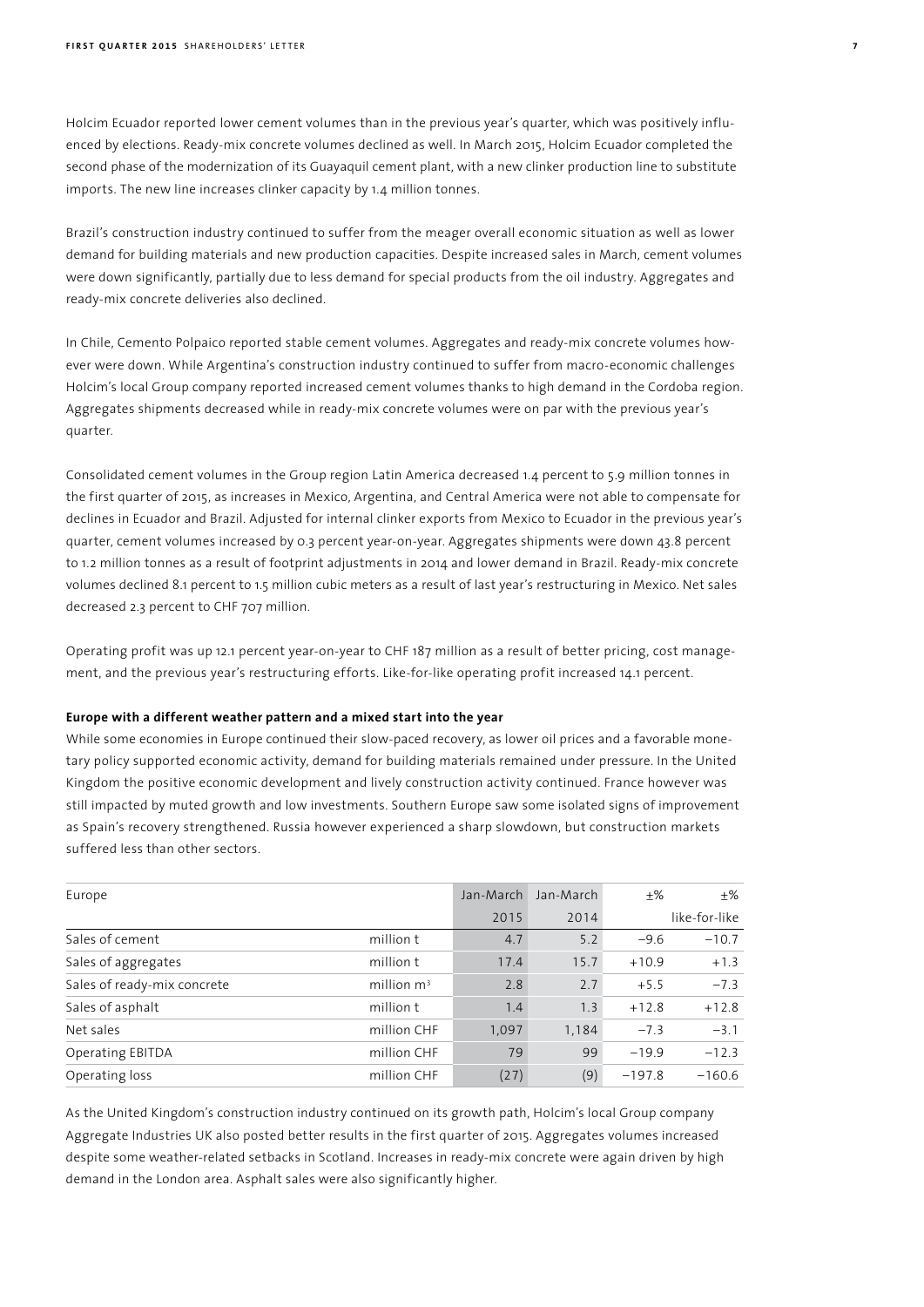After a particularly strong first quarter in the previous year, Holcim France remained impacted by shrinking construction activities in 2015, which led to volume declines in all segments. Holcim Belgium also suffered from a muted construction market and reported lower volumes in cement, aggregates, and ready-mix concrete.

Holcim Germany, which also benefited from very strong demand in the previous year's first quarter, was impacted by less lively construction activity. However, as a result of the acquisition of Cemex's operations in Western Germany, cement and aggregates volumes were higher. Holcim South Germany posted lower cement and aggregate shipments but could increase ready-mix concrete shipments.

Holcim Switzerland suffered from import pressures and a less dynamic market environment which resulted in lower deliveries for all three segments. In Italy volumes were down as well with the exception of aggregates, reflecting the overall challenging economic situation.

Domestic cement sales in Spain were driven by the gradual recovery of local construction markets. However, the divestments of the Gador and Yeles plants, as part of the transactions with Cemex, and lower exports caused cement volumes to decline. Aggregates shipments were higher, and ready-mix concrete deliveries were down. The development in both segments was impacted by restructuring measures and associated plant closures in 2014.

Development in Eastern Europe was heterogeneous over the first three months of 2015. While Holcim Romania benefited from several large construction projects, particularly in the Bucharest area, and improved cement sales, most other Group companies in the region posted declines. Aggregates shipments increased in all countries except Serbia.

The situation in Russia was mixed as demand for building materials was negatively impacted by the challenging economic climate, but construction projects in the Moscow region continued to fuel demand for building materials. Overall however, cement volumes decreased. In Azerbaijan, lower oil prices put pressure on the construction sector as investments were also lower. Cement sales in the Group company decreased also as a result of higher competitive pressure.

Consolidated cement volumes in the Group region Europe reached 4.7 million tonnes, a decrease of 9.6 percent, mainly on account of lower sales in France, Switzerland, and Russia. Aggregates and ready-mix concrete deliveries increased 10.9 percent to 17.4 million tonnes and 5.5 percent to 2.8 million cubic meters respectively as a result of the impact of the transactions with Cemex. Net sales declined 7.3 percent to CHF 1,097 million.

Operating profit declined markedly to CHF -27 million, primarily as a result of lower financial performance in France and Germany and following very good performance in the previous year's quarter. The change in like-for-like operating profit stood at -160.6 percent.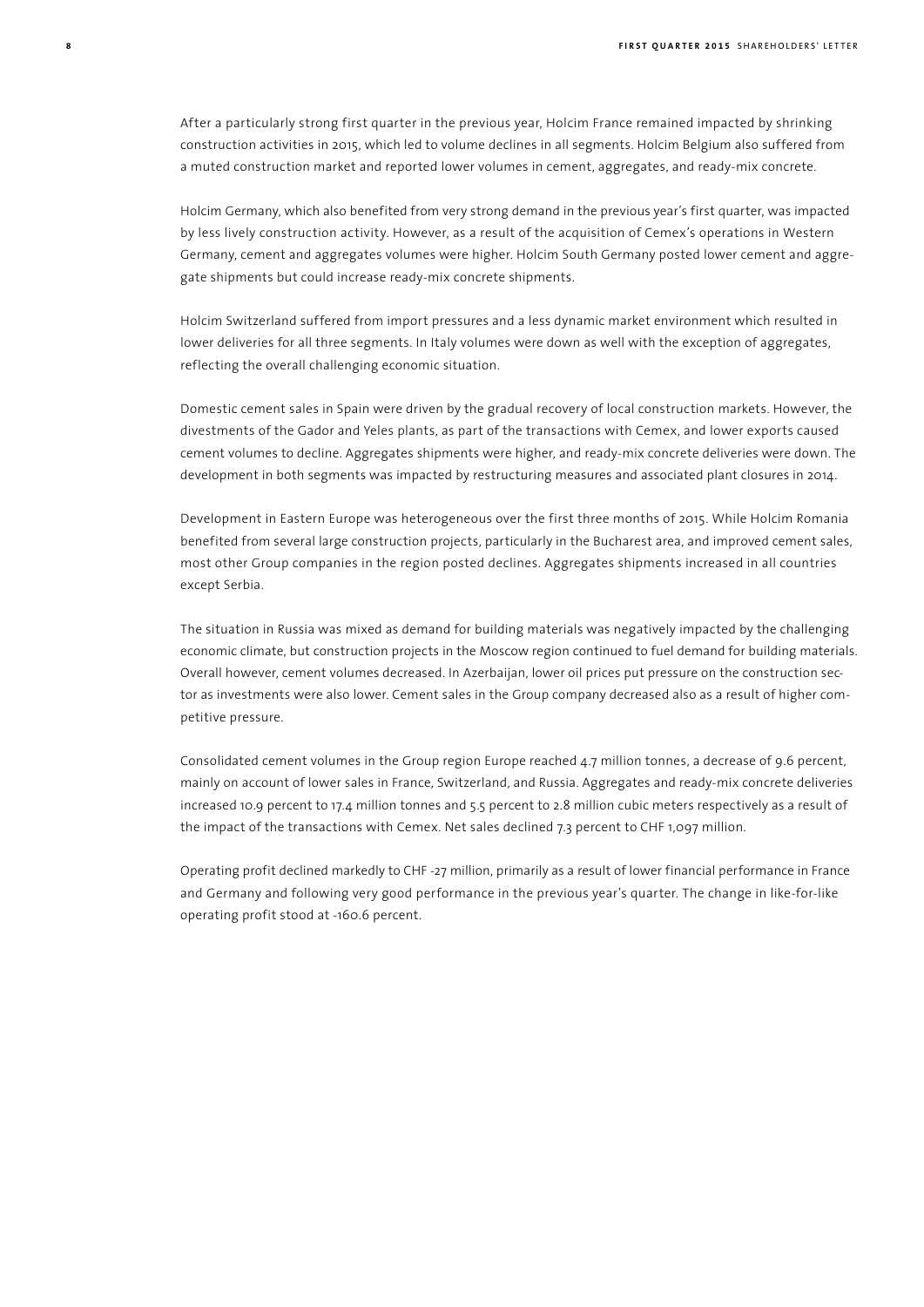# **Recovery continues in North America despite harsh winter conditions**

In the Group region North America economic growth strengthened despite the harsh winter conditions in large parts of the region. Construction markets benefited from the positive sentiment and demand for building materials rose. In Canada the development of the construction markets began to ease towards the end of the quarter.

| North America               |               | Jan-March | Jan-March | $+$ %   | $+$ %         |
|-----------------------------|---------------|-----------|-----------|---------|---------------|
|                             |               | 2015      | 2014      |         | like-for-like |
| Sales of cement             | million t     | 2.1       | 2.0       | $+4.3$  | $+4.3$        |
| Sales of aggregates         | million t     | 5.4       | 5.0       | $+8.9$  | $+8.9$        |
| Sales of ready-mix concrete | million $m^3$ | 1.0       | 1.2       | $-12.2$ | $-9.4$        |
| Sales of asphalt            | million t     | 0.2       | 0.1       | $+32.7$ | $+32.7$       |
| Net sales                   | million CHF   | 496       | 444       | $+11.8$ | $+9.3$        |
| Operating EBITDA            | million CHF   | (4)       | (10)      | $+58.8$ | $-2.5$        |
| Operating loss              | million CHF   | (71)      | (71)      | $-0.2$  | $-4.6$        |
|                             |               |           |           |         |               |

As the construction industry in the United States continued to benefit from favorable macro-economic sentiment, Holcim US increased cement deliveries in the first quarter of 2015. Stronger private residential construction more than offset some negative effects of bad weather in late February and March.

Aggregate Industries US also benefited from lively construction activity. Aggregate volumes were up markedly, with strong increases reported in the West Central and Mid-Atlantic regions. Ready-mix concrete sales declined but asphalt deliveries increased markedly.

Holcim Canada was impacted by harsh weather conditions that brought construction projects to a halt in some of its regions. Consequently, cement volumes were down, with the most pronounced decreases in Quebec and Atlantic. Exports to the United States were not able to make up for this development. While aggregates volumes were up, ready-mix concrete deliveries decreased.

Consolidated cement volumes in the Group region North America increased by 4.3 percent to 2.1 million tonnes, predominantly on account of higher volumes at Holcim US. Aggregates volumes were up 8.9 percent to 5.4 million tonnes, while ready-mix concrete deliveries decreased 12.2 percent to 1.0 million cubic meters. Asphalt volumes increased markedly to 0.2 million tonnes. Net sales in North America improved by 11.8 percent to CHF 496 million.

Operating loss was stable at CHF 71 million as the United States was able to compensate for the decreases in Canada. The change in like-for-like operating profit stood at -4.6 percent.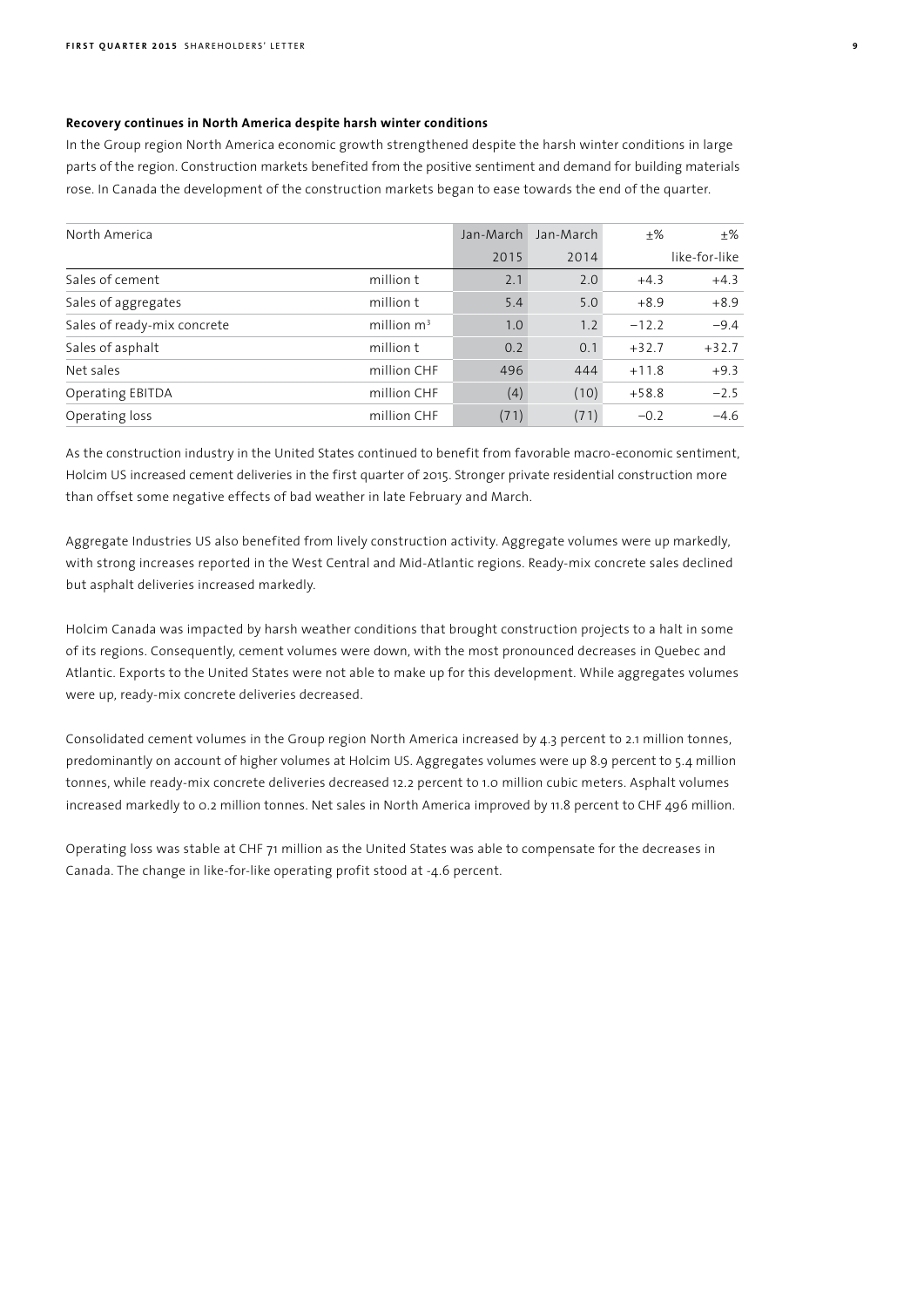# **Africa Middle East suffers from political tensions**

Economic development in the Group region Africa Middle East was impacted by muted growth in a number of markets. While in Morocco overall growth was solid, the construction sector remained in low gear. Lebanon's economy and construction sector continued to feel the region's political tensions. Economic growth in West Africa was partly impacted by the effects of the Ebola outbreak and political instability.

| Africa Middle East          |               | Jan-March | Jan-March | $+$ %   | +%            |
|-----------------------------|---------------|-----------|-----------|---------|---------------|
|                             |               | 2015      | 2014      |         | like-for-like |
| Sales of cement             | million t     | 1.8       | 2.0       | $-8.0$  | $-8.0$        |
| Sales of aggregates         | million t     | 0.3       | 0.4       | $-38.4$ | $-38.4$       |
| Sales of ready-mix concrete | million $m^3$ | 0.1       | 0.2       | $-30.5$ | $-30.5$       |
| Net sales                   | million CHF   | 168       | 206       | $-18.4$ | $-13.5$       |
| Operating EBITDA            | million CHF   | 45        | 67        | $-32.6$ | $-26.3$       |
| Operating profit            | million CHF   | 32        | 54        | $-39.5$ | $-32.6$       |

At Holcim Morocco, the Group region's largest company, domestic cement sales declined but clinker exports could be increased. Aggregates and ready-mix concrete deliveries declined markedly in a market that continued to be characterized by high competitive pressure.

Lebanon's construction industry was impacted by exceptionally bad weather at the beginning of the year which lead to muted demand for building materials. Holcim Lebanon consequently reported a significant decline in cement and ready-mix concrete volumes.

Holcim's Group companies in the Indian Ocean region sold less cement as higher volumes in Madagascar where not able to compensate for decreases in La Réunion. Aggregates shipments decreased in the first quarter while ready-mix concrete sales were roughly on par year-on-year. Holcim's grinding stations along the West African coast and in the Middle East sold less cement, mainly as a result of declines in the Ivory Coast, which had benefited from a particularly good start into the previous year's quarter.

Consolidated cement volumes in the Group region Africa Middle East declined 8.0 percent to 1.8 million tonnes, mainly as a result of lower sales in Lebanon. Aggregates deliveries were down 38.4 percent to 0.3 million tonnes and sales of ready-mix concrete also decreased 30.5 percent to 0.1 million cubic meters. Net sales reached CHF 168 million, a decline of 18.4 percent, also impacted by negative currency effects.

Operating profit decreased 39.5 percent to CHF 32 million as Morocco and Lebanon reported lower financial performance. The change in like-for-like operating profit stood at -32.6 percent.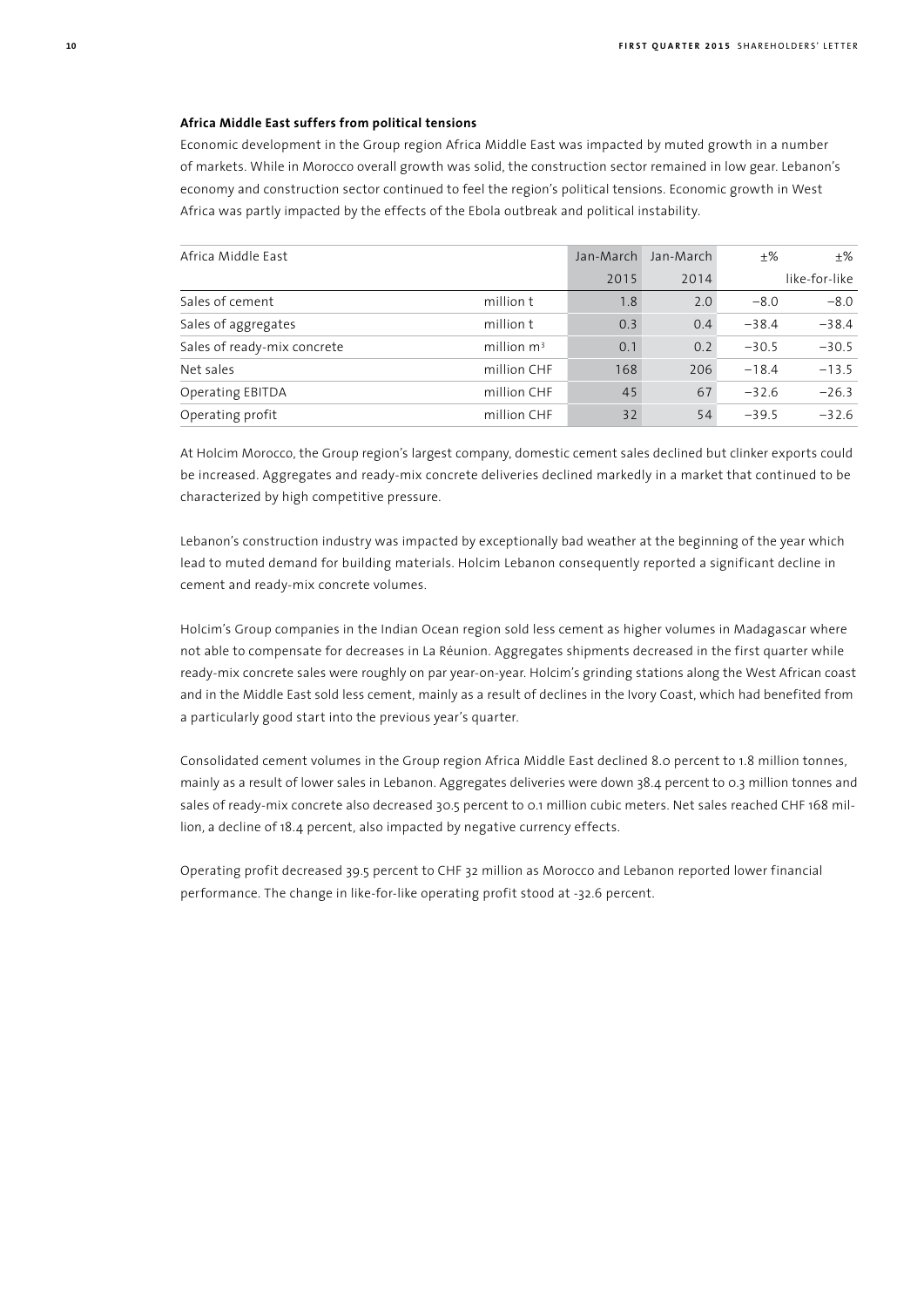# **Outlook for 2015**

Holcim expects for 2015 that the global economy continues its gradual recovery. Key construction markets of Holcim in countries like the USA, India, Indonesia, Mexico, Colombia, the UK, and the Philippines are expected to be the main growth drivers. Europe overall should have a flat development. Latin America will continue to face uncertainties in countries such as Argentina and Brazil but should overall show slight growth in 2015. The Asia Pacific region is expected to grow although at a still modest pace. Africa Middle East is expected gradually to improve.

In this environment cement volumes should increase in all Group regions in 2015 with the exception of Europe. Aggregate and ready-mix concrete volumes are expected to increase. On a stand-alone basis and unconnected to the proposed merger with Lafarge, the Board of Directors and Executive Committee of Holcim expect like-for-like operating profit adjusted for merger-related costs to be between CHF 2.7 billion and 2.9 billion in 2015. Higher pricing and ongoing cost savings are anticipated to offset cost inflation, leading to a further expansion in operating margins in 2015.

Wolfgang Reitzle **Bernard Fontana** Chairman of the Board of Directors Chief Executive Officer

April 30, 2015

For law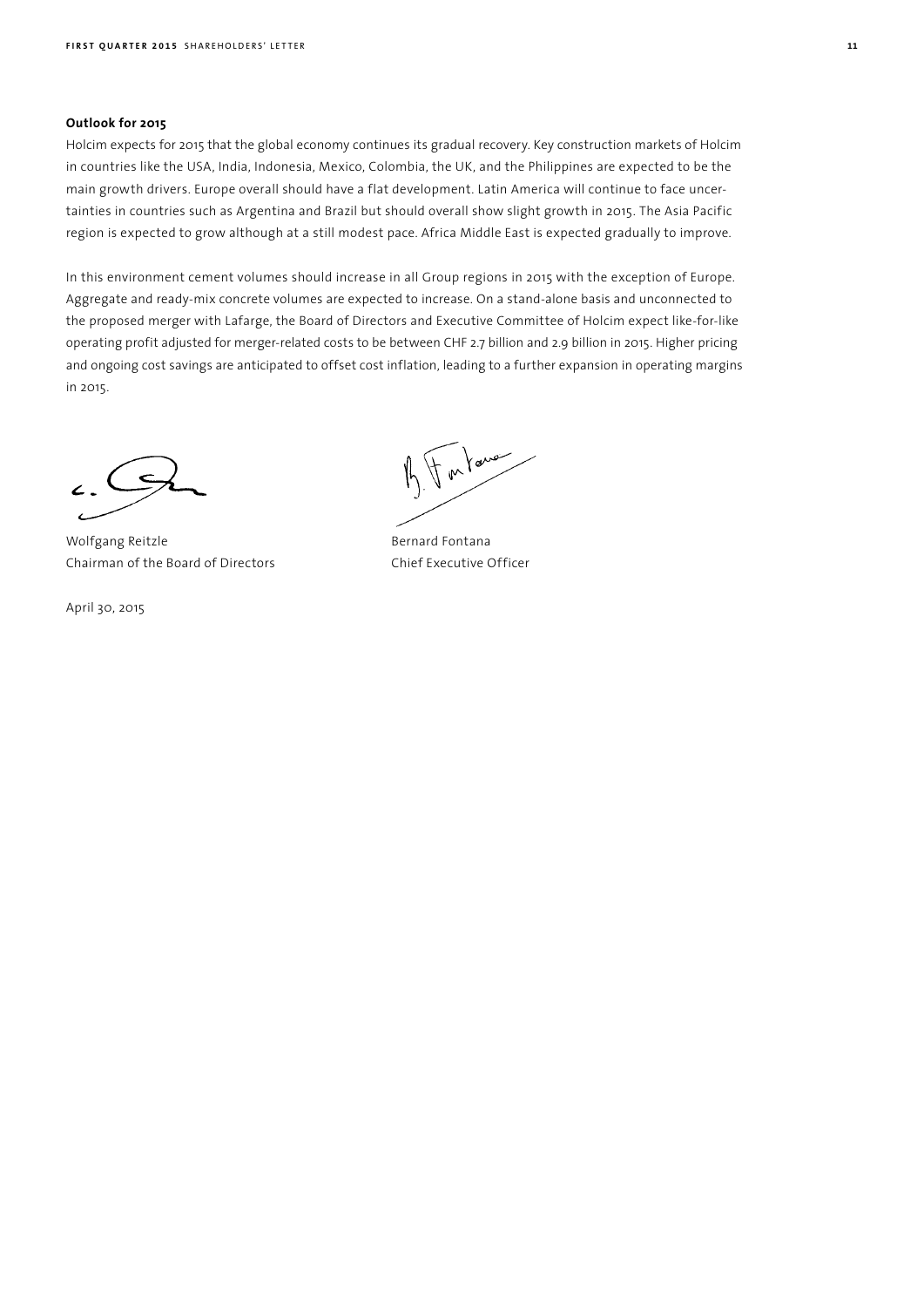# **CONSOLIDATED FINANCIAL STATEMENTS**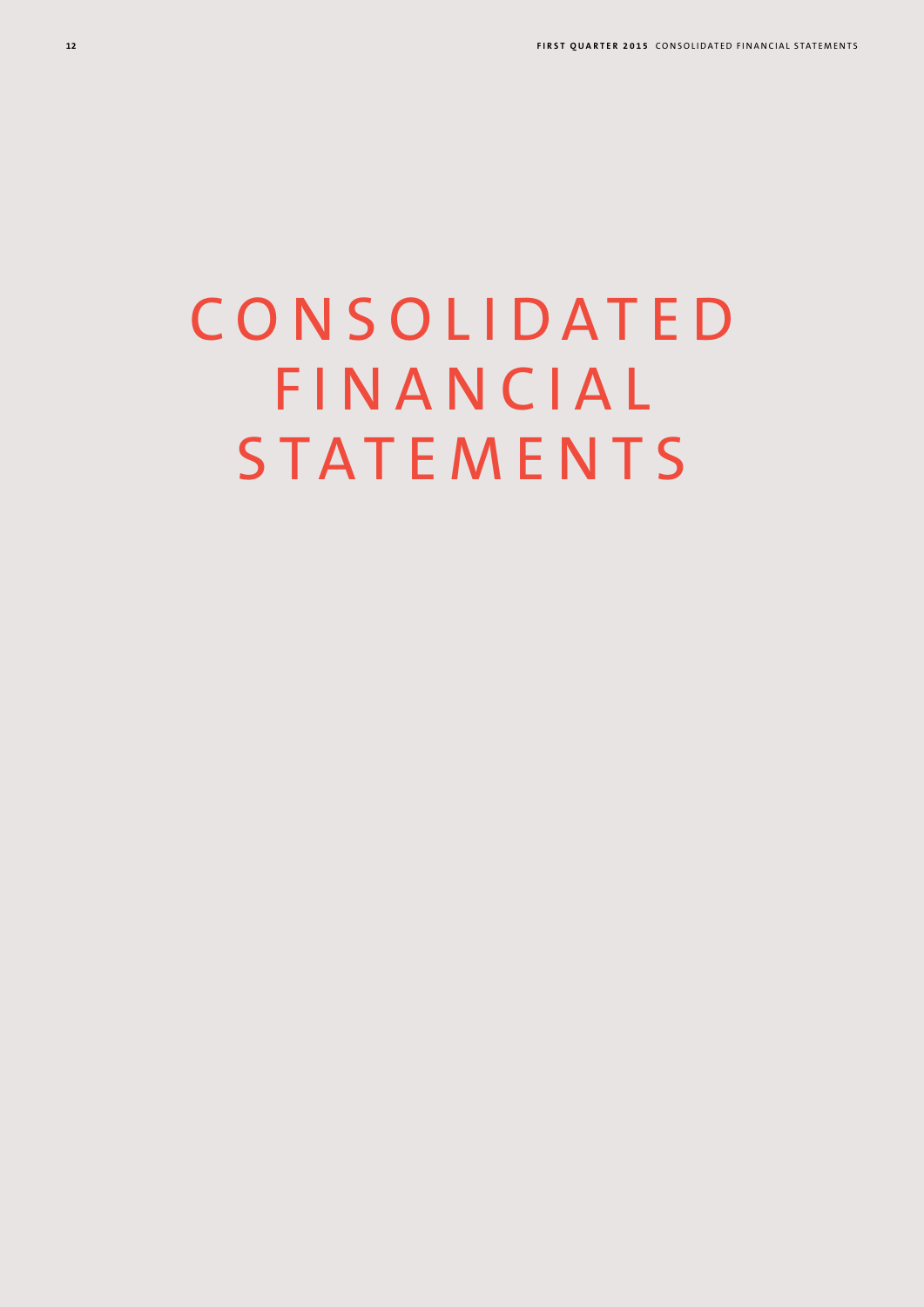# **Consolidated statement of income of Group Holcim**

| January-March                                    | <b>Notes</b>   | 2015      | 2014      |
|--------------------------------------------------|----------------|-----------|-----------|
| <b>Million CHF</b>                               |                | Unaudited | Unaudited |
| <b>Net sales</b>                                 | $\overline{7}$ | 3,972     | 4,088     |
| Production cost of goods sold                    |                | (2,319)   | (2, 387)  |
| <b>Gross profit</b>                              |                | 1,653     | 1,701     |
| Distribution and selling expenses                |                | (1,063)   | (1, 102)  |
| Administration expenses                          |                | (329)     | (304)     |
| <b>Operating profit</b>                          | 8              | 261       | 295       |
| Other income                                     | 9              | 434       | 19        |
| Share of profit of associates and joint ventures |                | 8         | 26        |
| Financial income                                 | 10             | 24        | 37        |
| Financial expenses                               | 11             | (172)     | (137)     |
| Net income before taxes                          |                | 555       | 240       |
| Income taxes                                     |                | (176)     | (62)      |
| Net income                                       |                | 378       | 179       |
| Attributable to:                                 |                |           |           |
| Shareholders of Holcim Ltd                       |                | 310       | 80        |
| Non-controlling interest                         |                | 68        | 99        |
| Earnings per share in CHF                        |                |           |           |
| Earnings per share                               |                | 0.95      | 0.24      |
| Fully diluted earnings per share                 |                | 0.95      | 0.24      |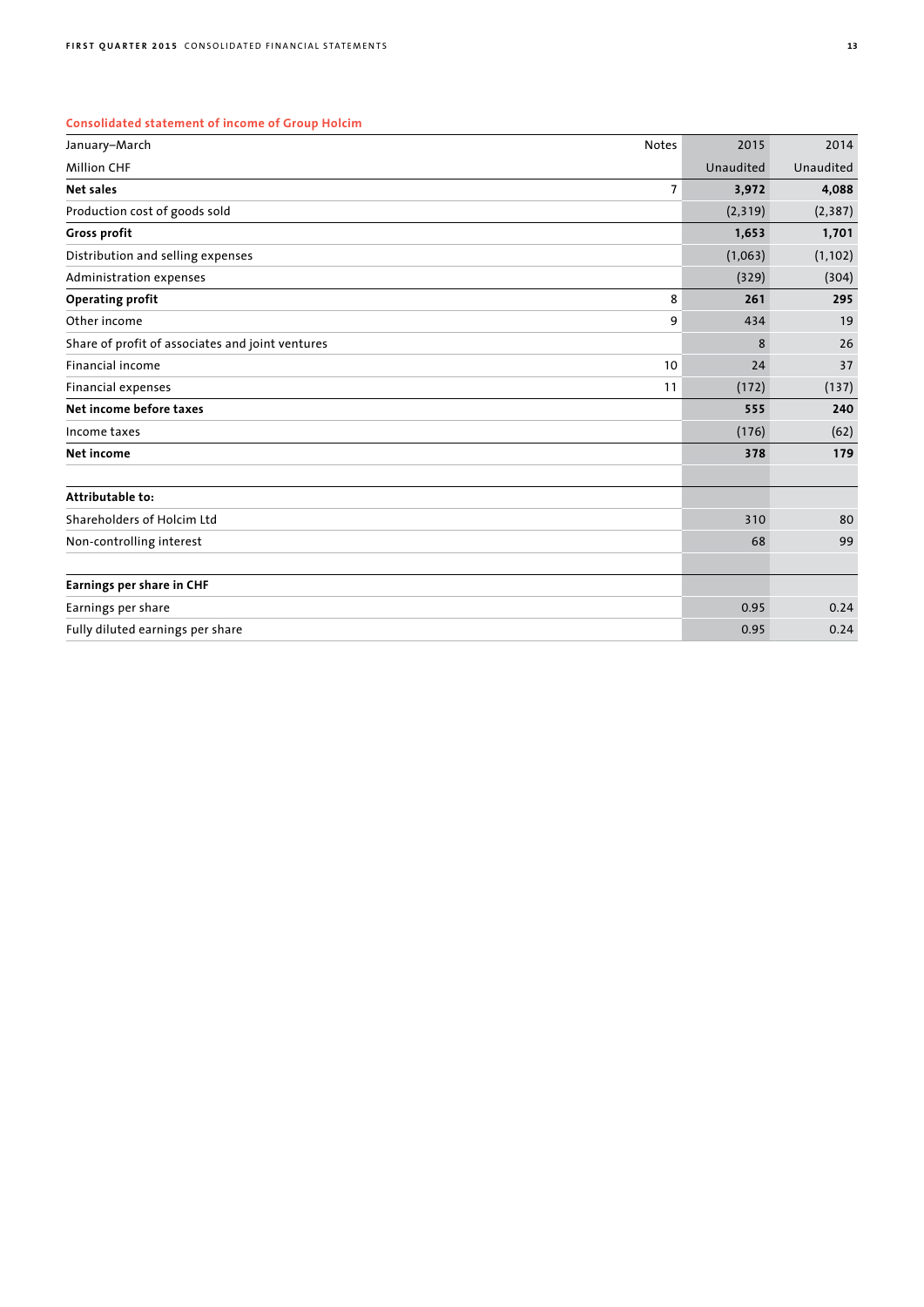| January-March                                                                    | <b>Notes</b> | 2015           | 2014           |
|----------------------------------------------------------------------------------|--------------|----------------|----------------|
| <b>Million CHF</b>                                                               |              | Unaudited      | Unaudited      |
| Net income                                                                       |              | 378            | 179            |
| Other comprehensive earnings                                                     |              |                |                |
|                                                                                  |              |                |                |
| Items that will be reclassified to the statement of income in future periods     |              |                |                |
| Currency translation effects                                                     |              |                |                |
| - Exchange differences on translation                                            | 19           | (1, 312)       | 24             |
| - Realized through statement of income                                           |              | (46)           | 0              |
| – Tax effect                                                                     |              | $\overline{7}$ | 3              |
| Available-for-sale financial assets                                              |              |                |                |
| - Change in fair value                                                           |              | $\mathbf 0$    | 0              |
| - Realized through statement of income                                           |              | $\mathbf{0}$   | 0              |
| - Tax effect                                                                     |              | $\mathbf 0$    | 0              |
| Cash flow hedges                                                                 |              |                |                |
| - Change in fair value                                                           |              | $\overline{4}$ | $\overline{2}$ |
| - Realized through statement of income                                           |              | $\mathbf{0}$   | 0              |
| - Tax effect                                                                     |              | 1              | 0              |
| Net investment hedges in subsidiaries                                            |              |                |                |
| - Change in fair value                                                           |              | $\overline{2}$ | 0              |
| - Realized through statement of income                                           |              | $\mathbf{0}$   | 0              |
| - Tax effect                                                                     |              | $\Omega$       | 0              |
| Subtotal                                                                         |              | (1, 345)       | 29             |
| Items that will not be reclassified to the statement of income in future periods |              |                |                |
| Defined benefit plans                                                            |              |                |                |
| - Remeasurements                                                                 |              | (80)           | (36)           |
| - Tax effect                                                                     |              | $\overline{7}$ | 8              |
| Subtotal                                                                         |              | (73)           | (28)           |
|                                                                                  |              |                |                |
| Total other comprehensive earnings                                               |              | (1, 418)       | 1              |
| Total comprehensive earnings                                                     |              | (1,040)        | 180            |
| Attributable to:                                                                 |              |                |                |
| Shareholders of Holcim Ltd                                                       |              | (1,028)        | 44             |
| Non-controlling interest                                                         |              | (12)           | 135            |
|                                                                                  |              |                |                |

## **Consolidated statement of comprehensive earnings of Group Holcim**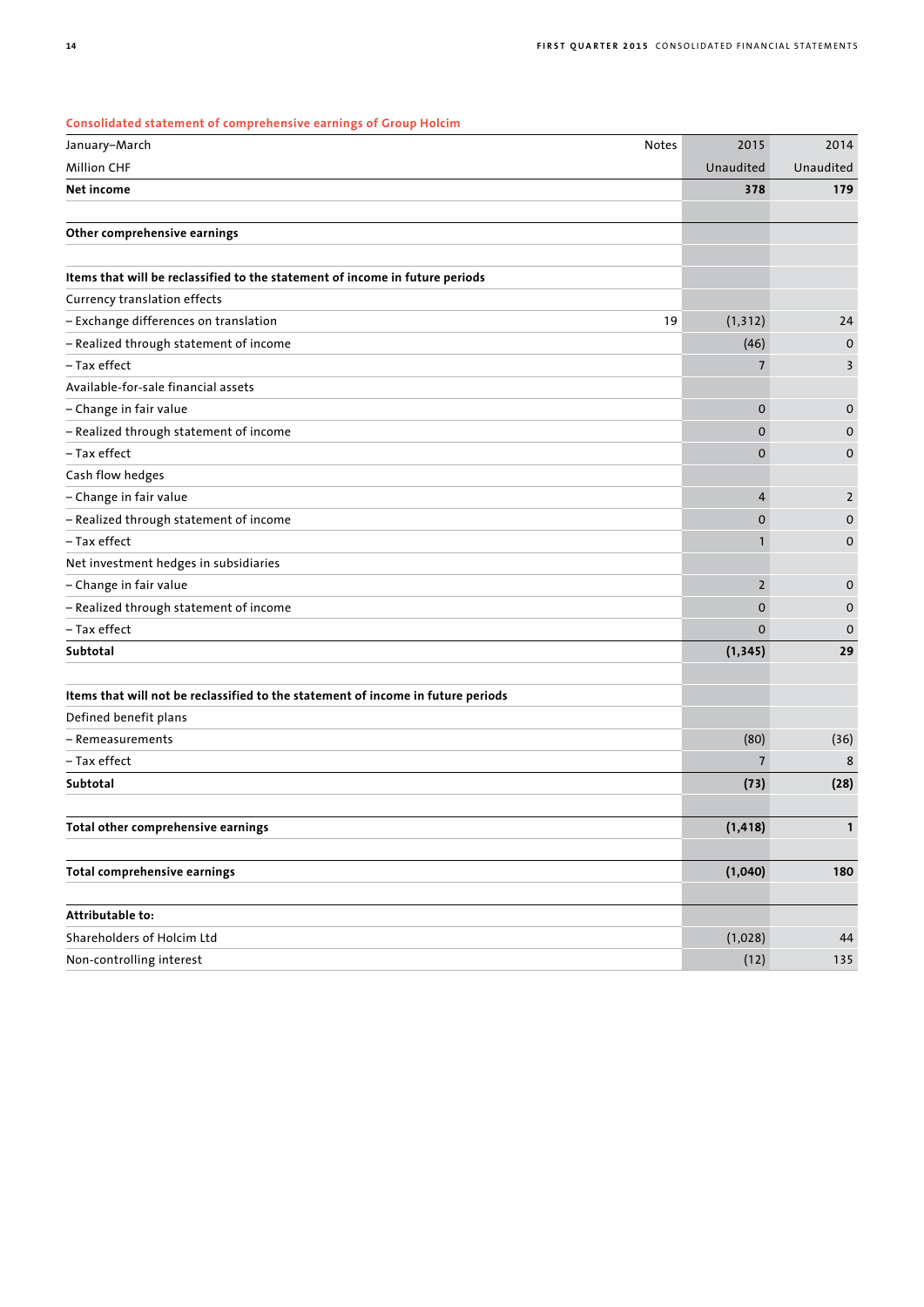# **Consolidated statement of financial position of Group Holcim**

| <b>Million CHF</b>                                                      | Notes | 31.3.2015 | 31.12.2014 | 31.3.2014 |
|-------------------------------------------------------------------------|-------|-----------|------------|-----------|
|                                                                         |       | Unaudited | Audited    | Unaudited |
| Cash and cash equivalents                                               |       | 1,731     | 2,149      | 2,015     |
| Accounts receivable                                                     |       | 3,282     | 2,695      | 2,718     |
| Inventories                                                             |       | 1,944     | 1,863      | 1,743     |
| Prepaid expenses and other current assets                               |       | 411       | 317        | 410       |
| Assets classified as held for sale                                      | 12    | 48        | 283        | 764       |
| <b>Total current assets</b>                                             |       | 7,416     | 7,307      | 7,649     |
|                                                                         |       |           |            |           |
| Long-term financial assets                                              |       | 516       | 491        | 538       |
| Investments in associates and joint ventures                            |       | 1,417     | 1,758      | 1,562     |
| Property, plant and equipment                                           |       | 20,212    | 21,410     | 20,126    |
| Intangible assets                                                       |       | 7,324     | 7,779      | 7,487     |
| Deferred tax assets                                                     |       | 504       | 527        | 422       |
| Other long-term assets                                                  |       | 396       | 412        | 362       |
| <b>Total long-term assets</b>                                           |       | 30,369    | 32,378     | 30,497    |
| <b>Total assets</b>                                                     |       | 37,785    | 39,684     | 38,146    |
| Trade accounts payable                                                  |       | 1,822     | 2,101      | 1,830     |
| <b>Current financial liabilities</b>                                    |       | 2,143     | 2,502      | 2,886     |
| Current income tax liabilities                                          |       | 533       | 419        | 425       |
| Other current liabilities                                               |       | 1,599     | 1,634      | 1,543     |
| Short-term provisions                                                   |       | 170       | 234        | 186       |
| Liabilities directly associated with assets classified as held for sale | 12    | 5         | 33         | 236       |
| <b>Total current liabilities</b>                                        |       | 6,272     | 6,923      | 7,107     |
|                                                                         |       |           |            |           |
| Long-term financial liabilities                                         |       | 9,258     | 9,291      | 9,169     |
| Defined benefit obligations                                             |       | 920       | 863        | 692       |
| Deferred tax liabilities                                                |       | 1,282     | 1,415      | 1,264     |
| Long-term provisions                                                    |       | 995       | 1,080      | 1,077     |
| <b>Total long-term liabilities</b>                                      |       | 12,455    | 12,649     | 12,202    |
| <b>Total liabilities</b>                                                |       | 18,727    | 19,572     | 19,309    |
| Share capital                                                           |       | 654       | 654        | 654       |
| Capital surplus                                                         |       | 7,778     | 7,776      | 8,196     |
| Treasury shares                                                         |       | (76)      | (82)       | (93)      |
| Reserves                                                                |       | 8,047     | 9,082      | 7,493     |
| Total equity attributable to shareholders of Holcim Ltd                 |       | 16,403    | 17,430     | 16,250    |
| Non-controlling interest                                                |       | 2,655     | 2,682      | 2,587     |
| Total shareholders' equity                                              |       | 19,058    | 20,112     | 18,837    |
|                                                                         |       |           |            |           |
| Total liabilities and shareholders' equity                              |       | 37,785    | 39,684     | 38,146    |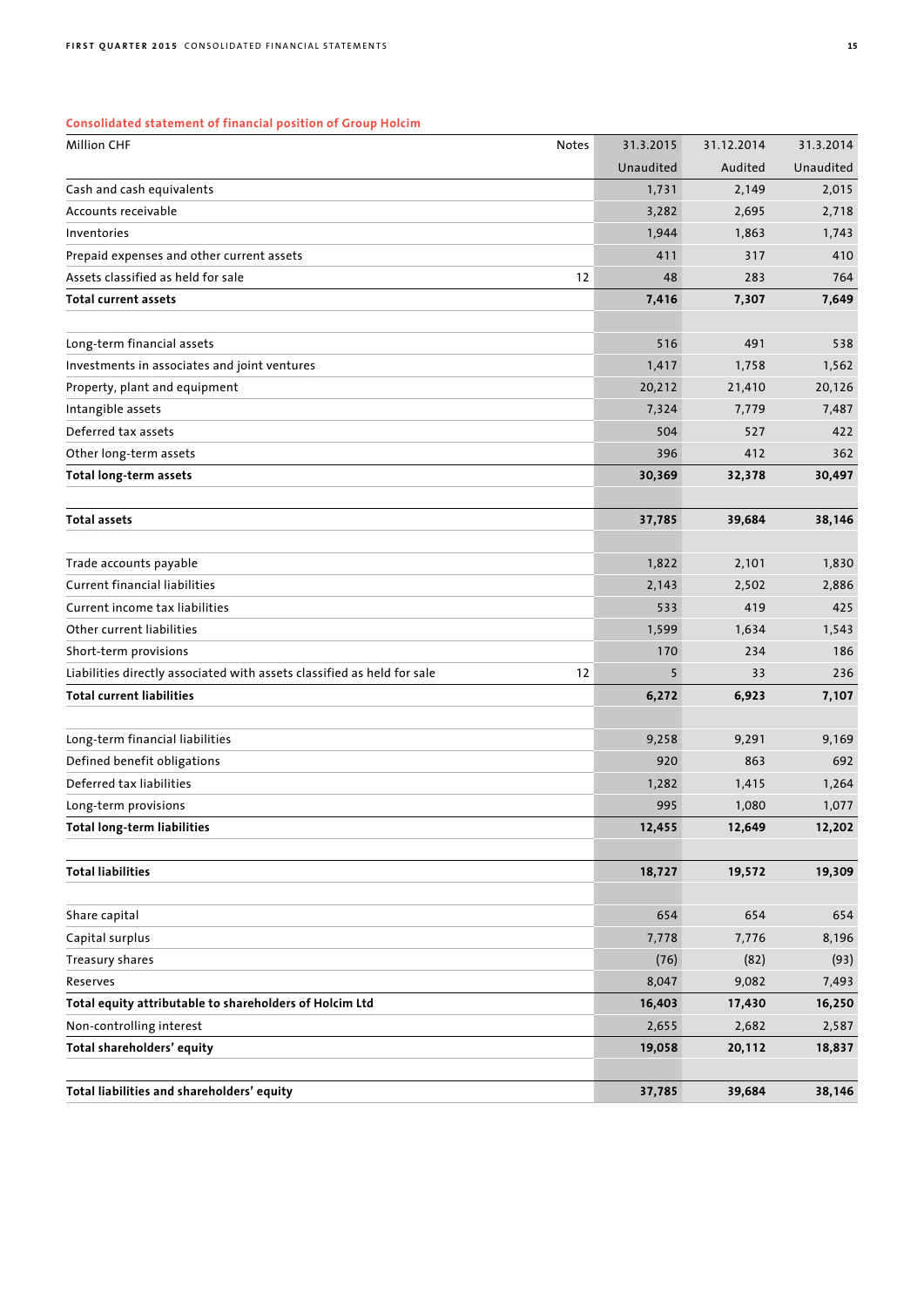#### **Consolidated statement of changes in equity of Group Holcim**

| Consolidated statement of changes in equity of Group Holcim |         |                |                |             |
|-------------------------------------------------------------|---------|----------------|----------------|-------------|
| <b>Million CHF</b>                                          | Share   | Capital        | Treasury       | Retained    |
|                                                             | capital | surplus        | shares         | earnings    |
|                                                             |         |                |                |             |
|                                                             |         |                |                |             |
| Equity as at January 1, 2015                                | 654     | 7,776          | (82)           | 18,439      |
| Net income                                                  |         |                |                | 310         |
| Other comprehensive earnings                                |         |                |                | (73)        |
| Total comprehensive earnings                                |         |                |                | 236         |
| Payout                                                      |         |                |                |             |
| Change in treasury shares                                   |         |                | 6              |             |
| Share-based remuneration                                    |         | $\overline{2}$ |                |             |
| Capital paid-in by non-controlling interest                 |         |                |                |             |
| Change in participation in existing Group companies         |         |                |                | (7)         |
| Equity as at March 31, 2015 (unaudited)                     | 654     | 7,778          | (76)           | 18,668      |
|                                                             |         |                |                |             |
| Equity as at January 1, 2014                                | 654     | 8,200          | (102)          | 17,294      |
| Net income                                                  |         |                |                | 80          |
| Other comprehensive earnings                                |         |                |                | (28)        |
| Total comprehensive earnings                                |         |                |                | 52          |
| Payout                                                      |         |                |                |             |
| Change in treasury shares                                   |         |                | $\overline{4}$ | $\mathbf 0$ |
| Change the seat as a construction                           |         | (4)            | $\overline{a}$ |             |

| Equity as at March 31, 2014 (unaudited)             | 654 | 8,196 | (93) | 17,342 |
|-----------------------------------------------------|-----|-------|------|--------|
| Change in participation in existing Group companies |     |       |      |        |
| Capital paid-in by non-controlling interest         |     |       |      |        |
| Share-based remuneration                            |     |       |      |        |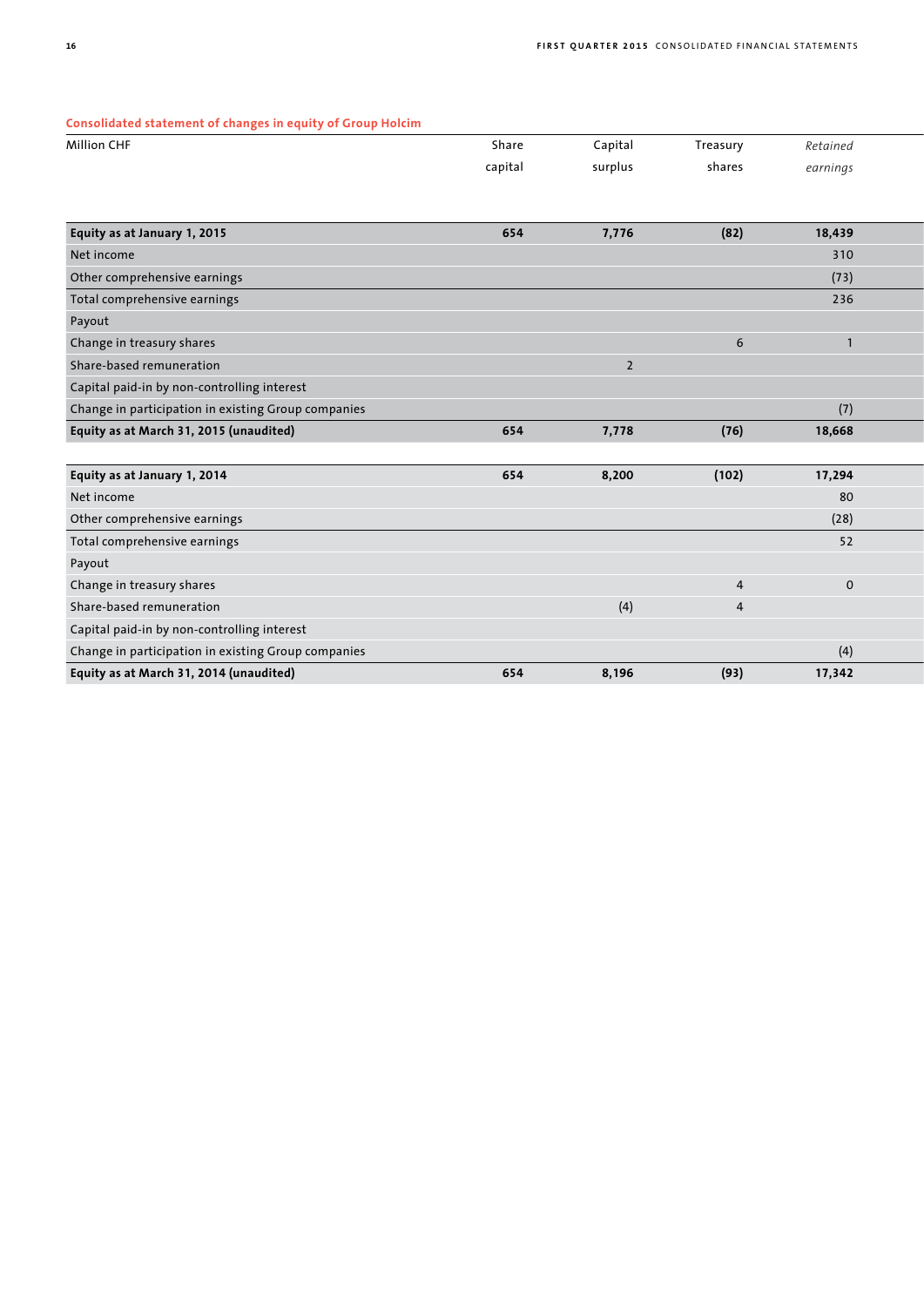| Total         | Non-controlling         | Total equity    | Total        | Currency       | Cash flow               | Available-for-sale |
|---------------|-------------------------|-----------------|--------------|----------------|-------------------------|--------------------|
| shareholders' | interest                | attributable to | reserves     | translation    | hedging                 | reserve            |
| equity        |                         | shareholders    |              | adjustments    | reserve                 |                    |
|               |                         | of Holcim Ltd   |              |                |                         |                    |
| 20,112        | 2,682                   | 17,430          | 9,082        | (9, 339)       | (5)                     | (14)               |
| 378           | 68                      | 310             | 310          |                |                         |                    |
| (1, 418)      | (81)                    | (1, 337)        | (1, 337)     | (1, 268)       | $\overline{4}$          | $\overline{0}$     |
| (1,040)       | (12)                    | (1,028)         | (1,028)      | (1, 268)       | $\overline{4}$          | $\overline{0}$     |
| (47)          | (47)                    |                 |              |                |                         |                    |
|               |                         | $6\phantom{1}6$ | $\mathbf{1}$ |                |                         |                    |
|               | $\mathbf 0$             | $\overline{2}$  |              |                |                         |                    |
|               |                         |                 |              |                |                         |                    |
|               | 33                      | (7)             | (7)          |                |                         |                    |
| 19,058        | 2,655                   | 16,403          | 8,047        | (10, 607)      | $\overline{\mathbf{0}}$ | (14)               |
|               |                         |                 |              |                |                         |                    |
| 18,677        | 2,471                   | 16,205          | 7,453        | (9,889)        | (4)                     | 52                 |
|               | 99                      | 80              | 80           |                |                         |                    |
|               | 36                      | (36)            | (36)         | (8)            |                         | $\overline{0}$     |
|               | 135                     | 44              | 44           | (8)            | $\mathbf{1}$            | $\overline{0}$     |
|               | (23)                    |                 |              |                |                         |                    |
|               |                         | $5\overline{)}$ | $\,$ O       | $\mathsf{O}^-$ |                         |                    |
|               |                         | $\mathbf 0$     | $\mathbf 0$  | $\mathsf{O}^-$ |                         |                    |
|               | $\mathsf{O}\xspace$     |                 |              |                |                         |                    |
|               | $\overline{\mathbf{3}}$ | (4)             | (4)          |                |                         |                    |
|               | 2,587                   | 16,250          | 7,493        | (9, 897)       | (3)                     | 52                 |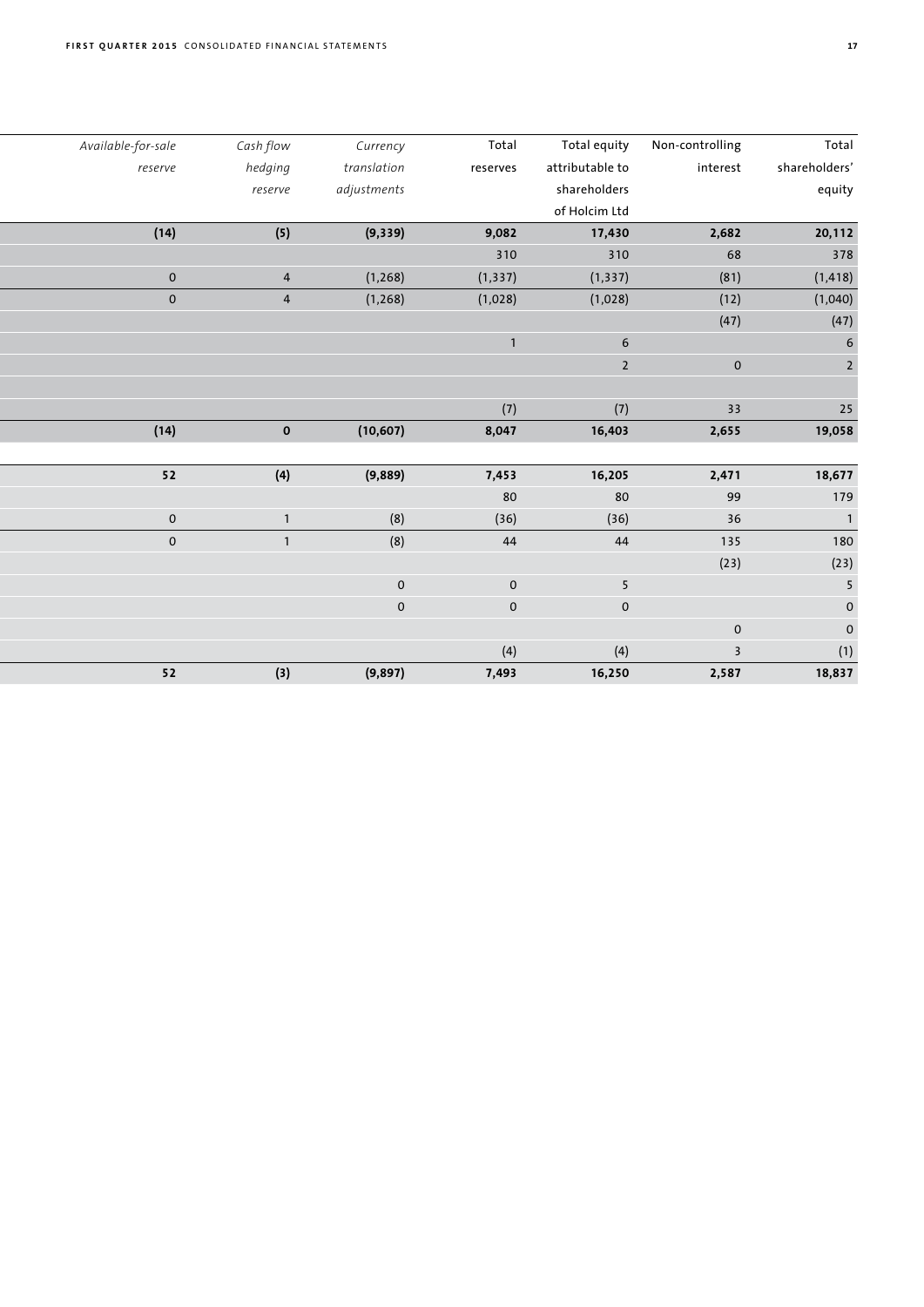| January-March                                                 | Notes  | 2015      | 2014        |
|---------------------------------------------------------------|--------|-----------|-------------|
| <b>Million CHF</b>                                            |        | Unaudited | Unaudited   |
| Net income before taxes                                       |        | 555       | 240         |
| Other income                                                  | 9      | (434)     | (19)        |
| Share of profit of associates and joint ventures              |        | (8)       | (26)        |
| Financial expenses net                                        | 10, 11 | 149       | 99          |
| <b>Operating profit</b>                                       |        | 261       | 295         |
| Depreciation, amortization and impairment of operating assets |        | 331       | 322         |
| Other non-cash items                                          |        | 31        | 70          |
| Change in net working capital                                 |        | (601)     | (650)       |
| Cash generated from operations                                |        | 23        | 37          |
| Dividends received                                            |        | 9         | 1           |
| Interest received                                             |        | 16        | 32          |
| Interest paid                                                 |        | (92)      | (151)       |
| Income taxes paid                                             |        | (156)     | (155)       |
| Other expenses                                                |        | (14)      | (7)         |
| Cash flow from operating activities (A)                       |        | (214)     | (243)       |
|                                                               |        |           |             |
| Purchase of property, plant and equipment                     |        | (287)     | (414)       |
| Disposal of property, plant and equipment                     |        | 16        | 41          |
| Acquisition of participation in Group companies               | 3      | (187)     | (1)         |
| Disposal of participation in Group companies                  | 3      | 256       | $\mathbf 0$ |
| Purchase of financial assets, intangible and other assets     |        | (183)     | (27)        |
| Disposal of financial assets, intangible and other assets     |        | 93        | 27          |
| Cash flow used in investing activities (B)                    |        | (291)     | (373)       |
|                                                               |        |           |             |
| Dividends paid to non-controlling interest                    |        | (31)      | (1)         |
| Movements of treasury shares                                  |        | 6         | 5           |
| Proceeds from current financial liabilities                   |        | 1,473     | 1,026       |
| Repayment of current financial liabilities                    |        | (1, 413)  | (669)       |
| Proceeds from long-term financial liabilities                 |        | 797       | 926         |
| Repayment of long-term financial liabilities                  |        | (650)     | (959)       |
| Cash flow from financing activities (C)                       |        | 183       | 328         |
|                                                               |        |           |             |
| Decrease in cash and cash equivalents $(A + B + C)$           |        | (322)     | (288)       |
| Cash and cash equivalents as at January 1 (net)               |        | 1,942     | 1,993       |
| Decrease in cash and cash equivalents                         |        | (322)     | (288)       |
| Currency translation effects                                  |        | (44)      | 18          |
| Cash and cash equivalents as at March 31 (net) <sup>1</sup>   |        | 1,576     | 1,723       |
|                                                               |        |           |             |

# **Consolidated statement of cash flows of Group Holcim**

1 Cash and cash equivalents at the end of the period include bank overdrafts of CHF 155 million (2014: 291), disclosed in current financial liabilities.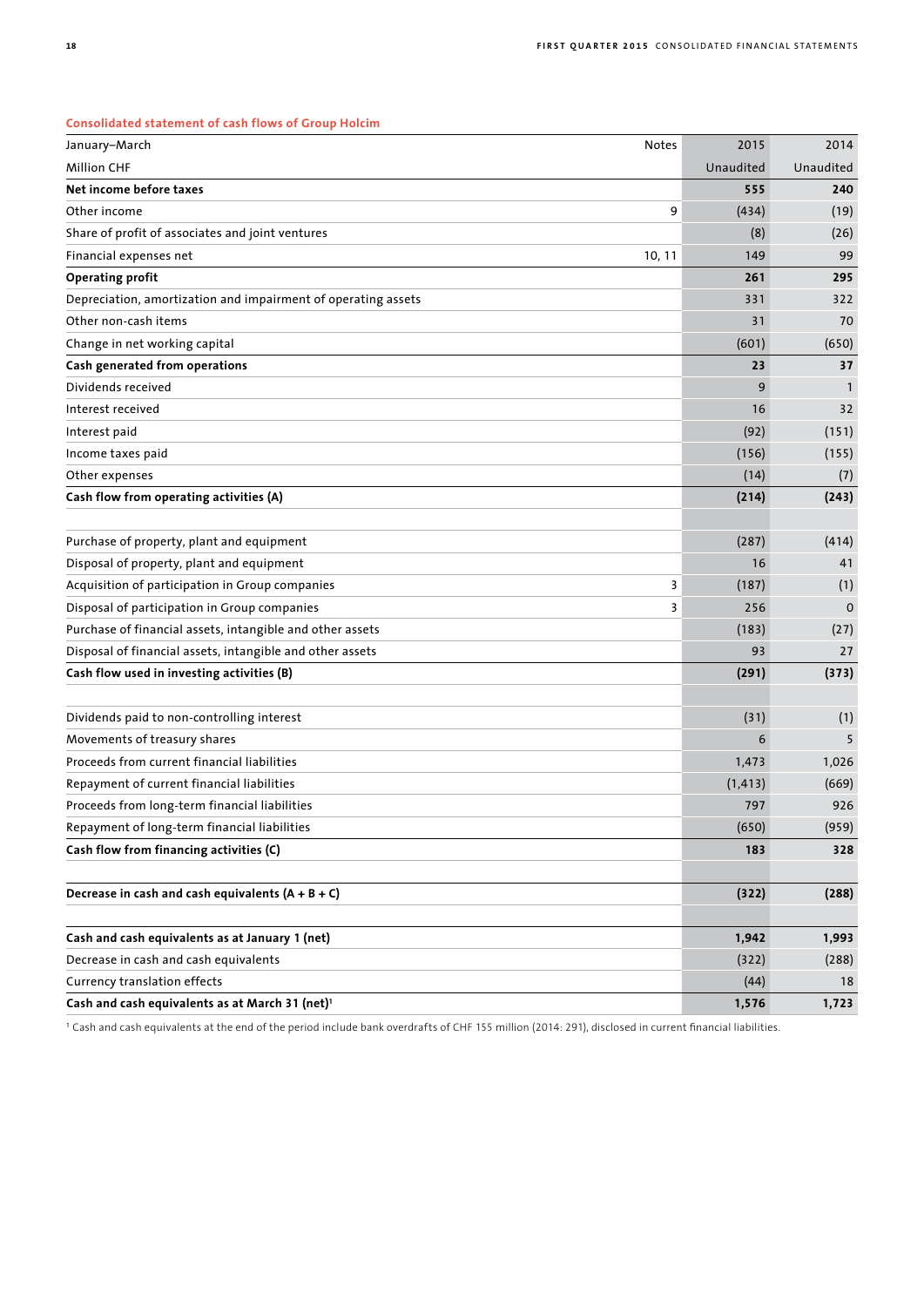#### **1 Basis of preparation**

The unaudited consolidated first quarter interim financial statements (hereafter "interim financial statements") are prepared in accordance with IAS 34 *Interim Financial Reporting.*  The accounting policies used in the preparation and presentation of the interim financial statements are consistent with those used in the consolidated financial statements for the year ended December 31, 2014 (hereafter "annual financial statements").

The interim financial statements should be read in conjunction with the annual financial statements as they provide an update of previously reported information.

Due to rounding, numbers presented throughout this report may not add up precisely to the totals provided. All ratios and variances are calculated using the underlying amount rather than the presented rounded amount.

The preparation of interim financial statements requires management to make estimates and assumptions that affect the reported amounts of revenues, expenses, assets, liabilities and disclosure of contingent liabilities at the date of the interim financial statements. If in the future such estimates and assumptions, which are based on management's best judgment at the date of the interim financial statements, deviate from the actual circumstances, the original estimates and assumptions will be modified as appropriate during the period in which the circumstances change.

#### **2 Changes in accounting policies**

During the first quarter 2015, Group Holcim decided to change its accounting policy for recognizing net interest expense relating to retirement benefit plans. More relevant information is provided if total net interest costs are presented as part of financial expenses and not in the operating profit. This presentation better reflects the nature of net interest since it corresponds to the unwinding effect of the long-term defined benefit obligation. As the comparative amount for 2014 is immaterial, it has not been restated.

On April 9, 2015, the IFRIC published an agenda decision concerning the classification of joint arrangements under IFRS 11 *Joint Arrangements*. As a result of the clarifications regarding rights to the assets of a joint arrangement through other facts and circumstances, Group Holcim will be unable to continue to account for Cement Australia as a joint operation, since Holcim does not have an obligation to acquire substantially all of the economic benefits (i.e. output) from Cement Australia. As a result, Group Holcim will change its accounting policy for Cement Australia in the second quarter 2015 and reclassify its investment in Cement Australia as a joint venture and apply equity accounting from that quarter onwards. The comparatives (including the first quarter 2015) will be restated accordingly. Had Group Holcim changed its accounting policy in 2014, the first quarter 2015 net sales would have decreased by CHF 57 million (Q1 2014: 62 million), operating profit would have decreased by CHF 15 million (Q1 2014: 10 million) and total assets and total liabilities would have decreased by CHF 167 million (Q1 2014: 209 million). Equity and net income are not impacted by this change.

## **3 Changes in the scope of consolidation**

On January 5, 2015, Group Holcim acquired control of a group of companies from Cemex which operate in Western Germany and the Netherlands. This transaction includes one cement plant, two grinding stations, twenty-two aggregates locations and seventy-nine ready-mix plants.

The identifiable assets and liabilities arising from the acquisition are as follows:

| <b>Million CHF</b>                  | Fair value |
|-------------------------------------|------------|
| Cash and cash equivalents           | 23         |
| Other current assets                | 46         |
| Property, plant and equipment       | 264        |
| Other long-term assets              | 1          |
| <b>Current liabilities</b>          | 52         |
| Long-term liabilities               | 49         |
| Net assets                          | 233        |
| Non-controlling interest            | 23         |
| Net assets acquired                 | 210        |
| Total purchase consideration (cash) | 210        |
| Fair value of net assets acquired   | 210        |
| Goodwill                            | 0          |

The amounts disclosed above were determined provisionally. Further adjustments may be made to the fair values assigned to the identifiable assets acquired and liabilities assumed up to twelve months from the date of acquisition.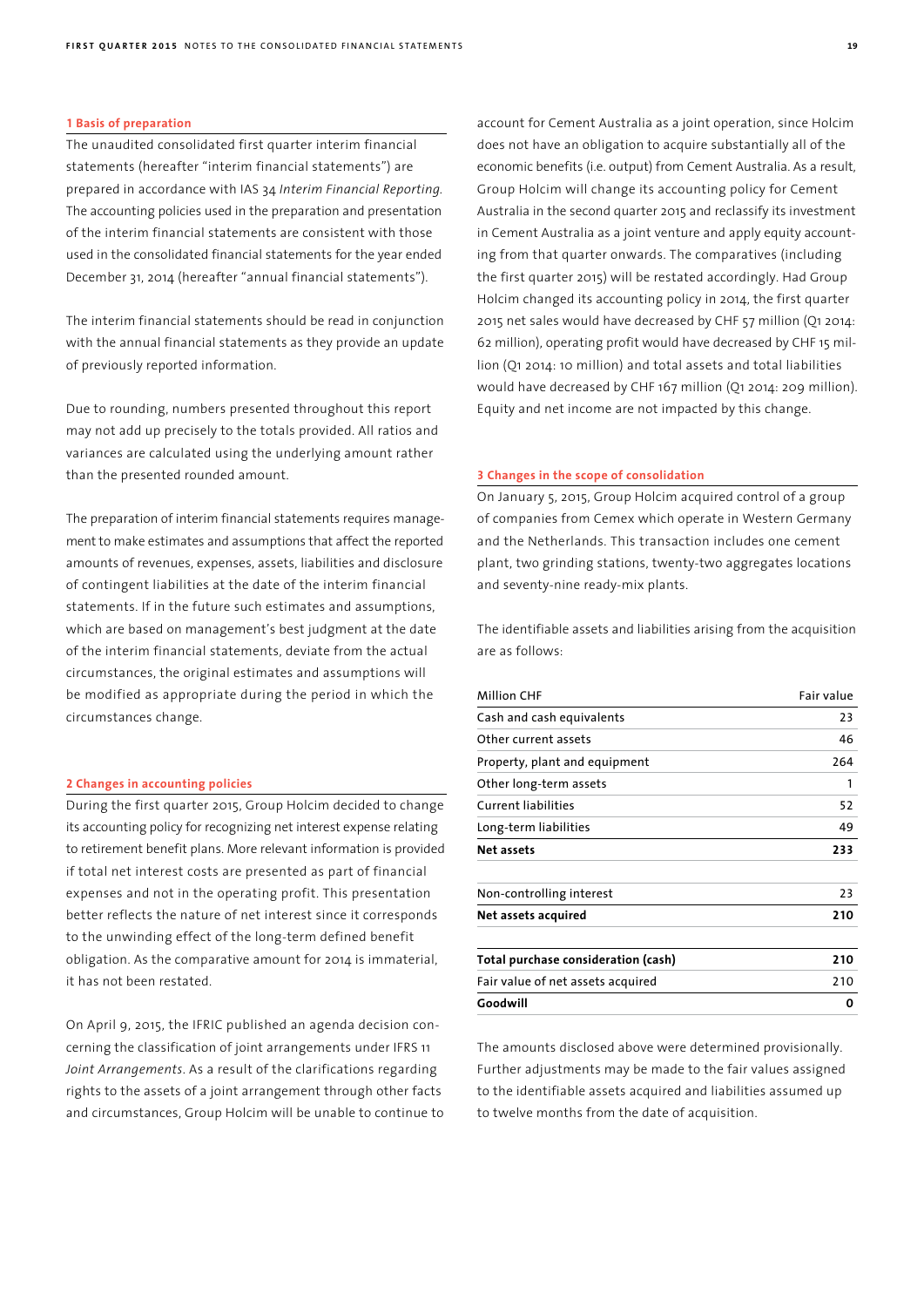The amount of non-controlling interest recognized amounted to CHF 23 million and was measured at the proportionate share of the acquiree's identifiable net assets at the date of acquisition. The acquired companies contributed net sales and net loss of CHF 64 million and CHF 11 million respectively to the Group for the period from January 5, 2015 to March 31, 2015. If the acquisition had occurred on January 1, 2015, Group net sales and net income to March 31 would not have been materially different. Holcim recognized acquisition-related costs of CHF 6 million which has been reflected as administration expenses in the consolidated statement of income.

On January 5, 2015, Holcim disposed of Holcim (Česko) a.s. in Czech Republic, Gador cement plant and Yeles grinding station in Spain for CHF 243 million. This resulted in a gain on disposal before taxes of CHF 61 million which is included in "Other income" (note 9).

On March 30, 2015, Holcim sold its entire remaining shareholding of 27.5 percent in Siam City Cement Public Company Limited in Thailand via a private placement in capital markets. For the sale of its entire remaining stake, Holcim recorded in the first quarter 2015 a gain before taxes of CHF 371 million, which is included in "Other income" (note 9), and a receivable of CHF 661 million, which was settled on April 2, 2015.

During the first quarter of 2014, there were no business combinations that were either individually material or that were considered material on an aggregated basis.

## **4 Seasonality**

Demand for cement, aggregates and other construction materials and services is seasonal because climatic conditions affect the level of activity in the construction sector.

Holcim usually experiences a reduction in sales during the first and fourth quarters reflecting the effect of the winter season in its principal markets in Europe and North America and tends to see an increase in sales in the second and third quarters reflecting the effect of the summer season. This effect can be particularly pronounced in harsh winters.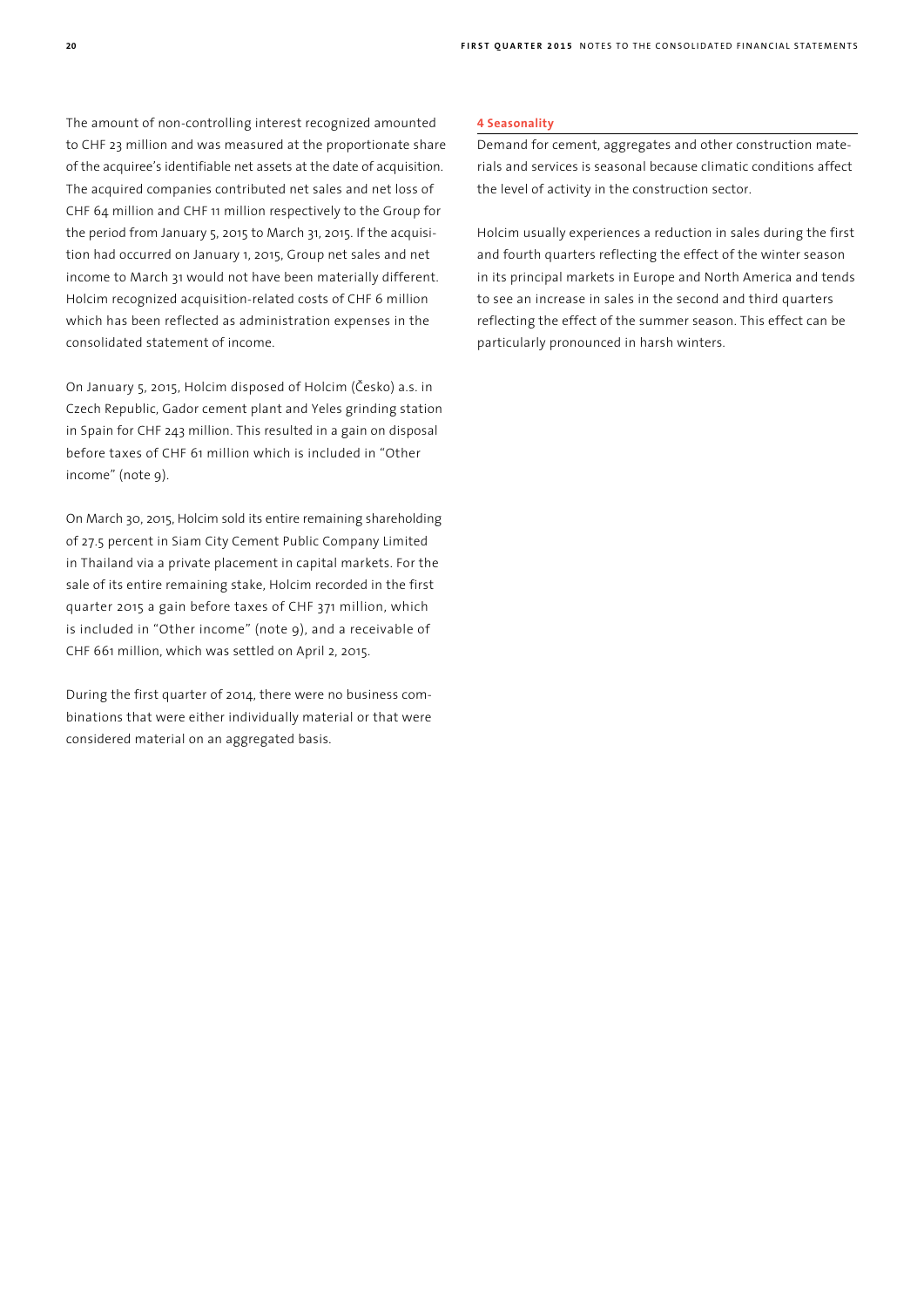|                                   | Asia          |             | Latin       |       | Europe                  |       | North   |        | Africa      |       | Corporate/   |       | Total                           |             |
|-----------------------------------|---------------|-------------|-------------|-------|-------------------------|-------|---------|--------|-------------|-------|--------------|-------|---------------------------------|-------------|
|                                   | Pacific       |             | America     |       |                         |       | America |        | Middle East |       | Eliminations |       | Group                           |             |
| January-March (unaudited)         | 2015          | 2014        | 2015        | 2014  | 2015                    | 2014  | 2015    | 2014   | 2015        | 2014  | 2015         | 2014  | 2015                            | 2014        |
| Capacity and sales                |               |             |             |       |                         |       |         |        |             |       |              |       |                                 |             |
| Million t                         |               |             |             |       |                         |       |         |        |             |       |              |       |                                 |             |
| Annual cement production          |               |             |             |       |                         |       |         |        |             |       |              |       |                                 |             |
| capacity <sup>1</sup>             | 97.0          | 96.4        | 35.3        | 35.3  | 46.8                    | 46.8  | 21.9    | 21.9   | 11.0        | 11.0  |              |       | 212.0                           | 211.4       |
| Sales of cement                   | 17.1          | 18.5        | 5.9         | 6.0   | 4.7                     | 5.2   | 2.1     | 2.0    | 1.8         | 2.0   | (0.5)        | (0.7) | 31.2                            | 33.0        |
| – of which mature markets         | 0.6           | 0.6         |             |       | 3.0                     | 3.4   | 2.1     | 2.0    |             |       |              |       |                                 |             |
| – of which emerging markets       | 16.5          | 17.9        | 5.9         | 6.0   | 1.7                     | 1.9   |         |        | 1.8         | 2.0   |              |       |                                 |             |
| Sales of mineral                  |               |             |             |       |                         |       |         |        |             |       |              |       |                                 |             |
| components                        | 0.1           | 0.1         |             |       | 0.5                     | 0.4   | 0.2     | 0.2    |             |       |              |       | 0.8                             | 0.7         |
| Sales of aggregates               | 5.3           | 6.0         | 1.2         | 2.1   | 17.4                    | 15.7  | 5.4     | 5.0    | 0.3         | 0.4   |              |       | 29.5                            | 29.2        |
| - of which mature markets         | 4.7           | 5.4         |             |       | 15.9                    | 14.3  | 5.4     | 5.0    |             |       |              |       |                                 |             |
| – of which emerging markets       | 0.6           | 0.6         | 1.2         | 2.1   | 1.5                     | 1.4   |         |        | 0.3         | 0.4   |              |       |                                 |             |
| Sales of asphalt                  |               |             |             |       | 1.4                     | 1.3   | 0.2     | 0.1    |             |       |              |       | 1.6                             | 1.4         |
| Million $m3$                      |               |             |             |       |                         |       |         |        |             |       |              |       |                                 |             |
| Sales of ready-mix concrete       | 2.5           | 2.5         | 1.5         | 1.7   | 2.8                     | 2.7   | 1.0     | 1.2    | 0.1         | 0.2   |              |       | 8.0                             | 8.2         |
| – of which mature markets         | 1.1           | 1.1         |             |       | 2.5                     | 2.4   | 1.0     | 1.2    |             |       |              |       |                                 |             |
| - of which emerging markets       | 1.4           | 1.3         | 1.5         | 1.7   | 0.3                     | 0.3   |         |        | 0.1         | 0.2   |              |       |                                 |             |
| <b>Statement of income and</b>    |               |             |             |       |                         |       |         |        |             |       |              |       |                                 |             |
| statement of financial            |               |             |             |       |                         |       |         |        |             |       |              |       |                                 |             |
| position                          |               |             |             |       |                         |       |         |        |             |       |              |       |                                 |             |
| <b>Million CHF</b>                |               |             |             |       |                         |       |         |        |             |       |              |       |                                 |             |
| Net sales to external             |               |             |             |       |                         |       |         |        |             |       |              |       |                                 |             |
| customers                         | 1,656         | 1,670       | 707         | 701   | 991                     | 1,085 | 496     | 444    | 122         | 189   |              |       |                                 | 3,972 4,088 |
| Net sales to other segments       | $\mathbf 0$   | 13          | $\mathbf 0$ | 22    | 106                     | 99    |         |        | 46          | 18    | (152)        | (153) |                                 |             |
| Total net sales                   | 1,656         | 1,683       | 707         | 723   | 1,097                   | 1,184 | 496     | 444    | 168         | 206   | (152)        | (153) | 3,972                           | 4,088       |
| – of which mature markets         | 349           | 407         |             |       | 959                     | 999   | 496     | 444    |             |       |              |       |                                 |             |
| - of which emerging markets       | 1,307         | 1,276       | 707         | 723   | 138                     | 185   |         |        | 168         | 206   |              |       |                                 |             |
| <b>Operating EBITDA</b>           | 357           | 327         | 231         | 211   | 79                      | 99    | (4)     | (10)   | 45          | 67    | (116)        | (77)  | 593                             | 617         |
| Operating EBITDA margin in %      | 21.5          | 19.4        | 32.8        | 29.1  | 7.2                     | 8.4   | (0.8)   | (2.2)  | 26.9        | 32.5  |              |       | 14.9                            | 15.1        |
| Operating profit (loss)           | 257           | 234         | 187         | 167   | (27)                    | (9)   | (71)    | (71)   | 32          | 54    | (118)        | (80)  | 261                             | 295         |
| - of which mature markets         | 35            | 14          |             |       | (19)                    | (6)   | (71)    | (71)   |             |       |              |       |                                 |             |
| - of which emerging markets       | 222           | 220         | 187         | 167   | (8)                     | (3)   |         |        | 32          | 54    |              |       |                                 |             |
| Operating profit (loss) margin    |               |             |             |       |                         |       |         |        |             |       |              |       |                                 |             |
| in %                              | 15.5          | 13.9        | 26.5        | 23.1  | (2.4)                   | (0.8) | (14.3)  | (16.0) | 19.3        | 26.0  |              |       | 6.6                             | 7.2         |
| EBITDA                            | 321           | 300         | 199         | 179   | 71                      | 77    | (11)    | (6)    | 41          | 62    | 416          | 62    | 1,037                           | 673         |
| Net operating assets <sup>1</sup> | 7,343         | 7,408       | 3,440       | 3,456 | 7,279                   | 7,964 | 6,101   | 6,282  | 765         | 852   | (113)        |       | $(16)$ 24,816 25,946            |             |
| Total assets <sup>1</sup>         | 11,480 11,889 |             | 5,030       |       | 5,436 11,775 12,713     |       | 7,183   | 7,568  | 1,129       | 1,240 | 1,188        |       | 838 37,785 39,684               |             |
| Total liabilities <sup>1</sup>    |               | 4,747 4,994 |             |       | 3,413 3,597 6,124 6,283 |       | 3,953   | 4,109  | 554         | 634   | $(65)^2$     |       | (45) <sup>2</sup> 18,727 19,572 |             |

# **5 Information by reportable segment**

<sup>1</sup>Prior-year figures as of December 31, 2014.

<sup>2</sup>The amount of CHF -65 million (2014: -45) consists of borrowings by Corporate from third parties amounting to CHF 9,715 million (2014: 9,997) and eliminations for cash transferred to regions of CHF 9,780 million (2014: 10,042).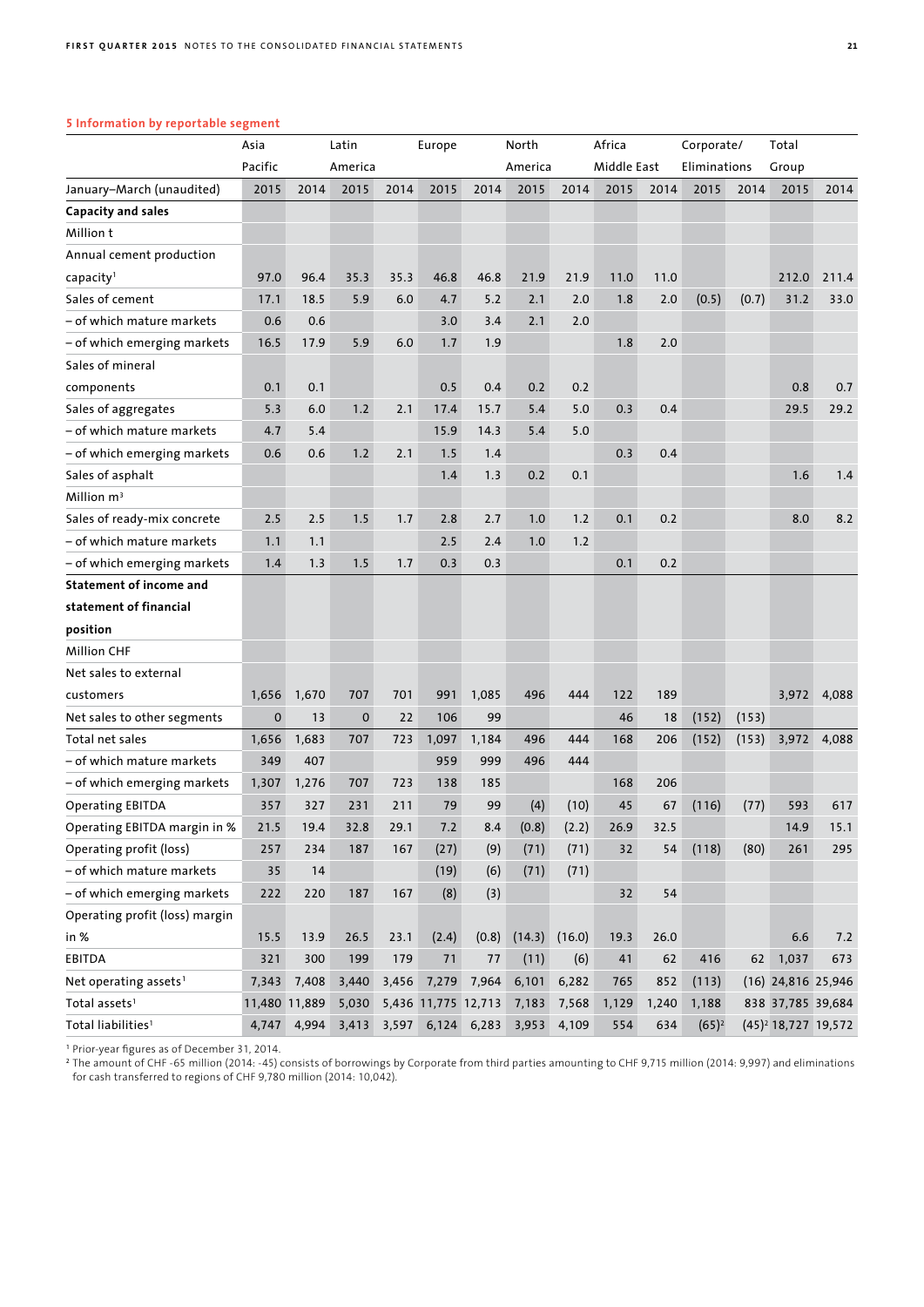# **Reconciling measures of profit and loss to the consolidated statement of income of Group Holcim**

| January-March (unaudited)                                         | <b>Notes</b> | 2015  | 2014  |
|-------------------------------------------------------------------|--------------|-------|-------|
| <b>Million CHF</b>                                                |              |       |       |
| <b>Operating profit</b>                                           |              | 261   | 295   |
| Depreciation, amortization and impairment of operating assets     |              | 331   | 322   |
| <b>Operating EBITDA</b>                                           |              | 593   | 617   |
| Other ordinary income                                             | 9            | 435   | 19    |
| Share of profit of associates and joint ventures                  |              | 8     | 26    |
| Other financial income                                            | 10           |       | 11    |
| <b>EBITDA</b>                                                     |              | 1,037 | 673   |
| Depreciation, amortization and impairment of operating assets     |              | (331) | (322) |
| Depreciation, amortization and impairment of non-operating assets | 9            | (1)   | (1)   |
| Interest earned on cash and marketable securities                 | 10           | 22    | 27    |
| Financial expenses                                                | 11           | (172) | (137) |
| Net income before taxes                                           |              | 555   | 240   |

# **6 Information by product line**

|                                                         | Cement <sup>1</sup> |       | Aggregates     |                | Other          |       | Corporate/   |       | Total |               |
|---------------------------------------------------------|---------------------|-------|----------------|----------------|----------------|-------|--------------|-------|-------|---------------|
|                                                         |                     |       |                |                | construction   |       | Eliminations |       | Group |               |
|                                                         |                     |       |                |                | materials      |       |              |       |       |               |
|                                                         |                     |       |                |                | and services   |       |              |       |       |               |
| January-March (unaudited)                               | 2015                | 2014  | 2015           | 2014           | 2015           | 2014  | 2015         | 2014  | 2015  | 2014          |
| <b>Million CHF</b>                                      |                     |       |                |                |                |       |              |       |       |               |
| Statement of income and statement of financial position |                     |       |                |                |                |       |              |       |       |               |
| Net sales to external customers                         | 2,527               | 2,590 | 296            | 302            | 1,149          | 1,197 |              |       | 3,972 | 4,088         |
| Net sales to other segments                             | 188                 | 198   | 181            | 181            | 148            | 137   | (517)        | (517) |       |               |
| Total net sales                                         | 2,715               | 2,788 | 477            | 483            | 1,298          | 1,334 | (517)        | (517) | 3,972 | 4,088         |
| – of which Asia Pacific                                 | 1,326               | 1,308 | 105            | 136            | 317            | 340   | (93)         | (101) | 1,656 | 1,683         |
| - of which Latin America                                | 611                 | 609   | 10             | 16             | 139            | 161   | (53)         | (62)  | 707   | 723           |
| - of which Europe                                       | 388                 | 497   | 288            | 269            | 592            | 588   | (171)        | (170) | 1,097 | 1.184         |
| - of which North America                                | 253                 | 219   | 70             | 56             | 225            | 220   | (52)         | (51)  | 496   | 444           |
| – of which Africa Middle East                           | 159                 | 191   | $\overline{4}$ | 6              | 12             | 17    | (6)          | (8)   | 168   | 206           |
| - of which Corporate/Eliminations                       | (23)                | (36)  |                |                | 13             | 9     | (142)        | (125) | (152) | (153)         |
| Operating profit (loss)                                 | 331                 | 383   | (28)           | (15)           | (42)           | (72)  |              |       | 261   | 295           |
| – of which Asia Pacific                                 | 236                 | 228   | 15             | 13             | $\overline{7}$ | (7)   |              |       | 257   | 234           |
| – of which Latin America                                | 183                 | 159   | $\mathbf{0}$   | $\overline{2}$ | $\overline{4}$ | 6     |              |       | 187   | 167           |
| - of which Europe                                       | (23)                | 9     | $\mathbf{1}$   | 4              | (5)            | (22)  |              |       | (27)  | (9)           |
| – of which North America                                | (13)                | (4)   | (27)           | (27)           | (31)           | (40)  |              |       | (71)  | (71)          |
| – of which Africa Middle East                           | 36                  | 55    | (1)            | 0              | (3)            | (1)   |              |       | 32    | 54            |
| - of which Corporate/Eliminations                       | (88)                | (65)  | (16)           | (7)            | (14)           | (8)   |              |       | (118) | (80)          |
| Operating profit (loss) margin in %                     | 12.2                | 13.7  | (5.8)          | (3.1)          | (3.2)          | (5.4) |              |       | 6.6   | 7.2           |
| Net operating assets <sup>2</sup>                       | 16,993 17,585       |       | 4,681          | 4,997          | 3,143          | 3,364 |              |       |       | 24,816 25,946 |

<sup>1</sup>Cement, clinker and other cementitious materials.

2 Prior-year figures as of December 31, 2014.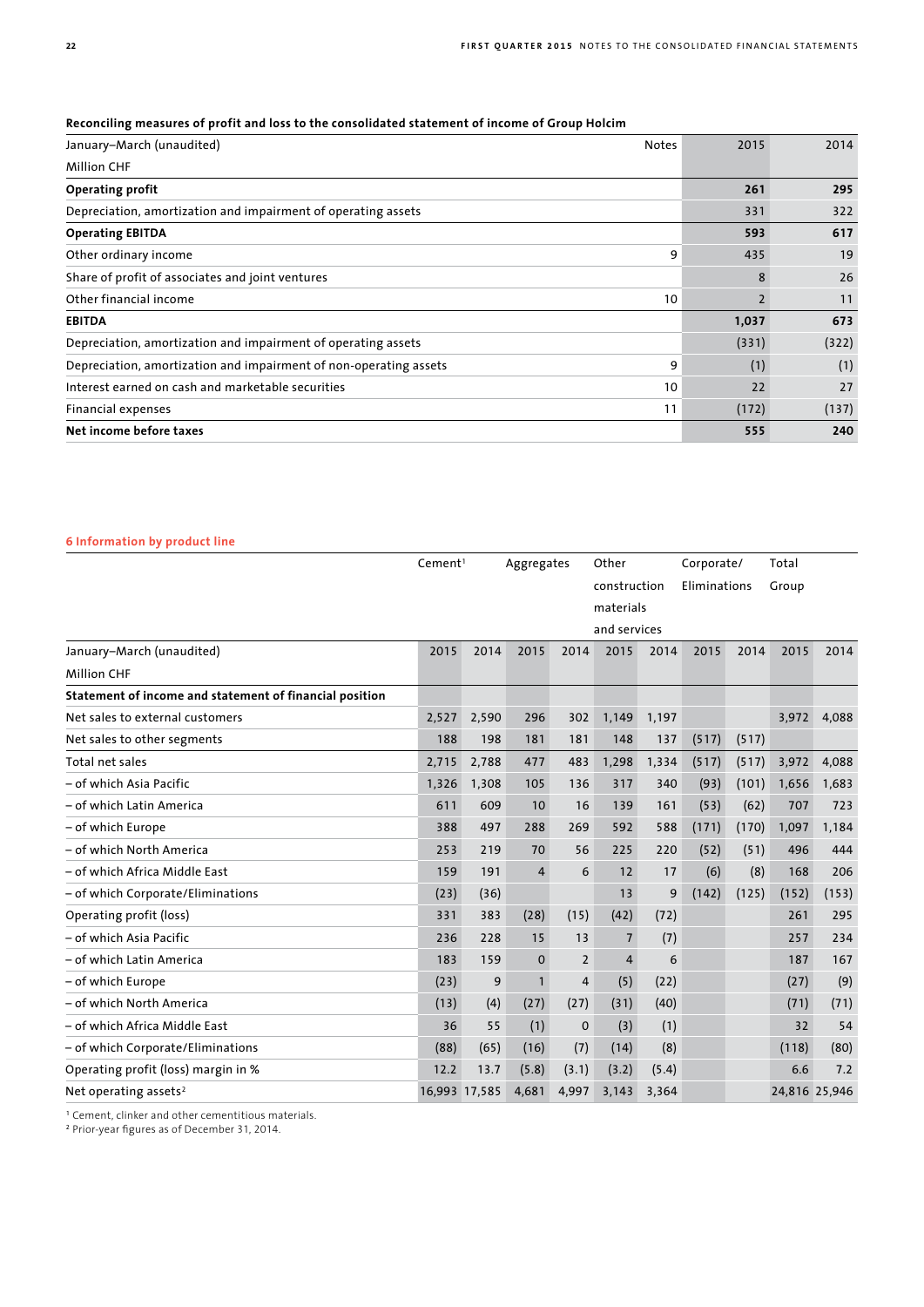| 7 Change in net sales        |       |       |
|------------------------------|-------|-------|
| January–March                | 2015  | 2014  |
| <b>Million CHF</b>           |       |       |
| Volume and price             | (67)  | 338   |
| Change in structure          | 40    | (108) |
| Currency translation effects | (90)  | (465) |
| Total                        | (116) | (234) |

# **8 Change in operating profit**

| January-March                | 2015 | 2014 |
|------------------------------|------|------|
| <b>Million CHF</b>           |      |      |
| Volume, price and cost       | (38) | 77   |
| Change in structure          | (14) |      |
| Currency translation effects | 18   | (57) |
| Total                        | (34) | 25   |

# **9 Other income**

| January-March                                                     | 2015 | 2014 |
|-------------------------------------------------------------------|------|------|
| <b>Million CHF</b>                                                |      |      |
| Other ordinary income                                             | 435  | 19   |
| Depreciation, amortization and impairment of non-operating assets |      | (1)  |
| Total                                                             | 434  | 19   |

The position "Other ordinary income" includes a gain before taxes on the disposal of Holcim's entire remaining stake in Siam City Cement Public Company Limited of CHF 371 million. Additional information is disclosed in note 3.

The position "Other ordinary income" also includes a gain before taxes on the disposal of Holcim (Česko) a.s. and Holcim's Gador cement plant and Yeles grinding station in Spain to Cemex of CHF 61 million.

In 2014, the position "Other ordinary income" related primarily to gains on disposal of property, plant and equipment.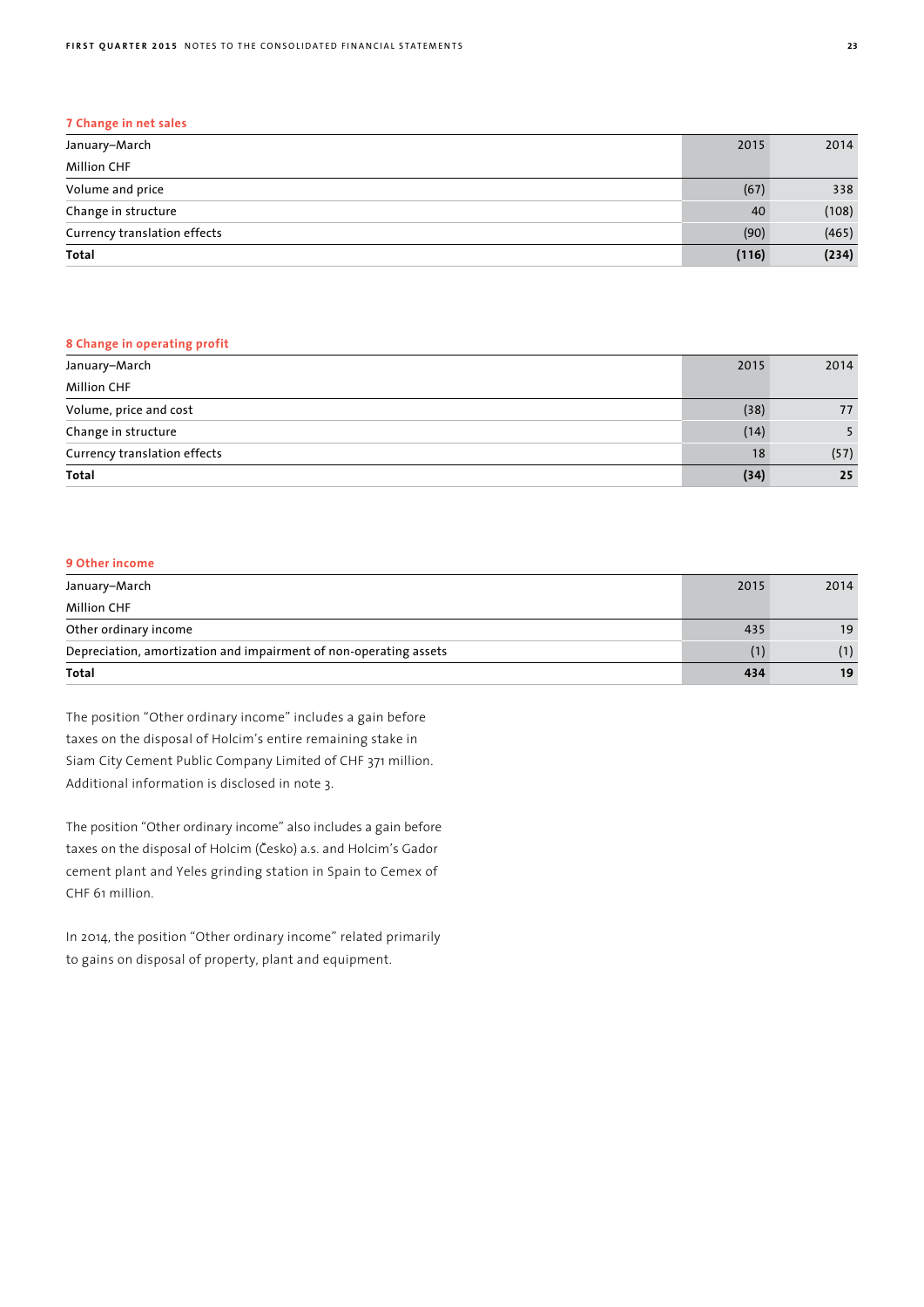# **10 Financial income**

| January-March                                     | 2015 | 2014 |
|---------------------------------------------------|------|------|
| <b>Million CHF</b>                                |      |      |
| Interest earned on cash and marketable securities |      | 27   |
| Other financial income                            |      |      |
| Total                                             | 24   | 37   |

The position "Other financial income" relates primarily to interest income from loans and receivables.

# **11 Financial expenses**

| January-March                                | 2015  | 2014  |
|----------------------------------------------|-------|-------|
| <b>Million CHF</b>                           |       |       |
| Interest expenses                            | (126) | (143) |
| Amortization on bonds and private placements | (1)   | (2)   |
| Unwinding of discount on provisions          | (4)   | (6)   |
| Other financial expenses                     | (17)  | (6)   |
| Foreign exchange (loss) gain net             | (42)  | 6     |
| Financial expenses capitalized               | 19    | 14    |
| Total                                        | (172) | (137) |

The positions "Interest expenses" and "Other financial expenses" relate primarily to financial liabilities measured at amortized cost.

The position "Other financial expenses" includes net interest costs relating to retirement benefit plans (note 2).

The position "Financial expenses capitalized" comprises interest expenditures on large-scale projects during the reporting period.

# **12 Assets and related liabilities classified as held for sale**

On January 5, 2015, Holcim and Cemex announced the successful closure of their series of transactions in Europe. Additional information is disclosed in note 3.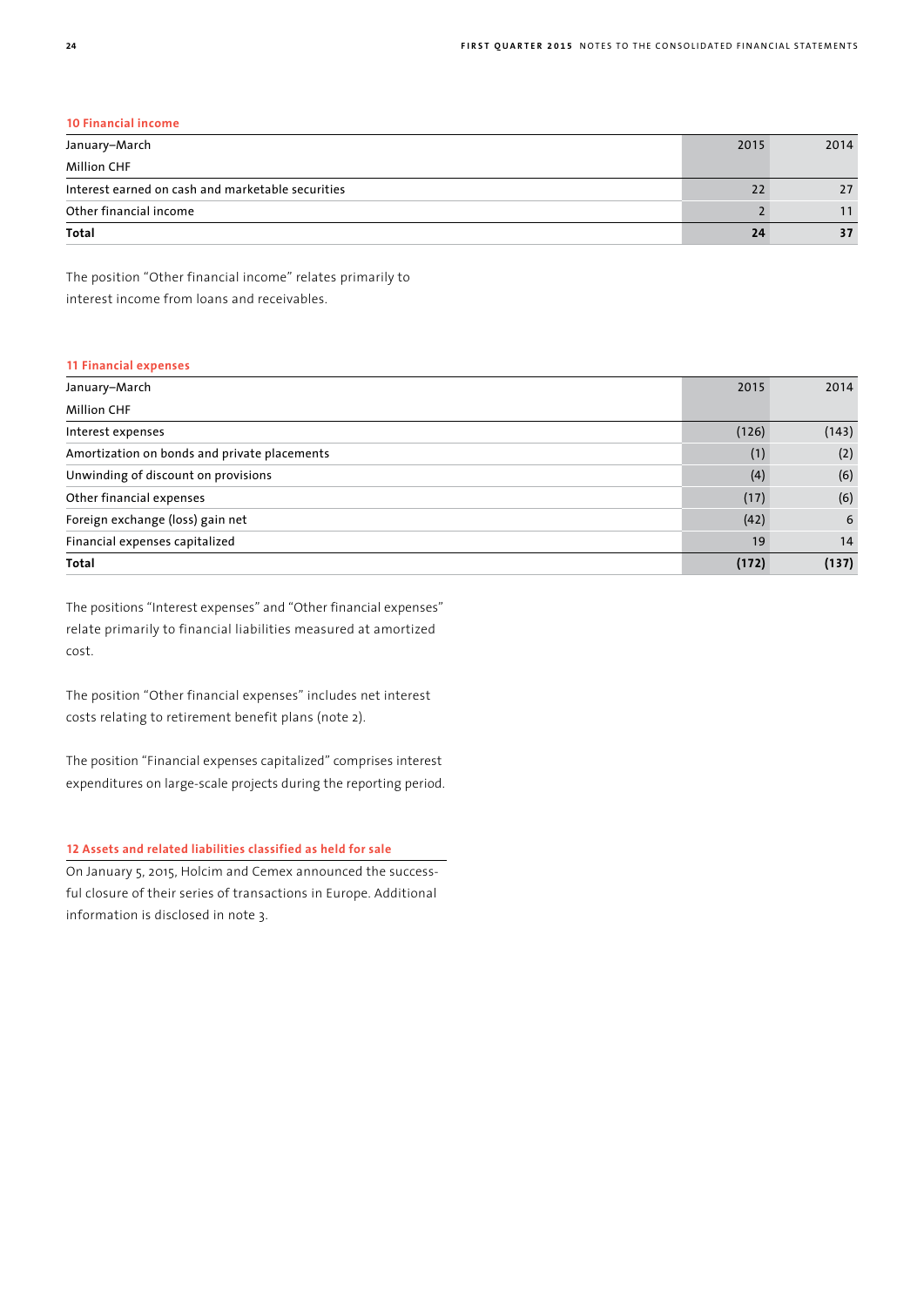# **13 Financial assets and liabilities recognized and measured at fair value**

The following table presents the Group's financial instruments that are recognized and measured at fair value.

No changes in the valuation techniques of the below items have occurred since the last annual financial statements.

| <b>Million CHF</b>                    | Fair value | Fair value | Total |
|---------------------------------------|------------|------------|-------|
|                                       | level 1    | level 2    |       |
| 31.3.2015                             |            |            |       |
| <b>Financial assets</b>               |            |            |       |
| Available-for-sale financial assets   |            |            |       |
| - Marketable securities               |            |            |       |
| - Financial investments third parties |            | 74         | 75    |
| Derivatives held for hedging          |            | 44         | 44    |
|                                       |            |            |       |
| <b>Financial liabilities</b>          |            |            |       |
| Derivatives held for hedging          |            | 68         | 68    |
|                                       |            |            |       |

| <b>Million CHF</b>                    | Fair value     | Fair value | Total |
|---------------------------------------|----------------|------------|-------|
|                                       | level 1        | level 2    |       |
| 31.12.2014                            |                |            |       |
| <b>Financial assets</b>               |                |            |       |
| Available-for-sale financial assets   |                |            |       |
| - Marketable securities               |                |            |       |
| - Financial investments third parties | $\overline{2}$ | 85         | 87    |
| Derivatives held for hedging          |                | 50         | 50    |
|                                       |                |            |       |
| <b>Financial liabilities</b>          |                |            |       |
| Derivatives held for hedging          |                | 3          | 3     |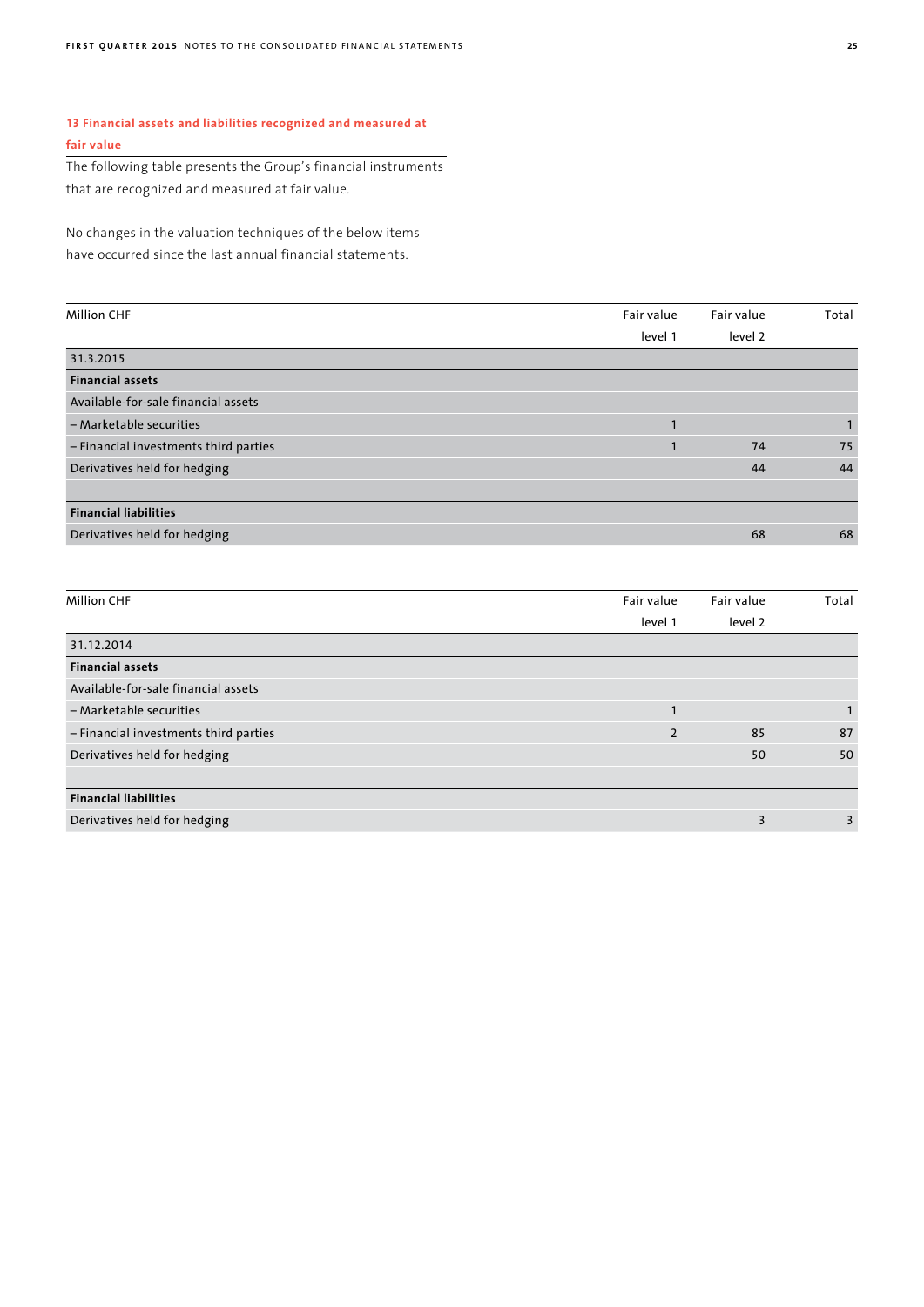#### **14 Bonds**

On March 19, 2015, Holcim Finance (Australia) Pty Ltd issued an AUD 250 million (CHF 187 million) bond with a coupon of 3.75 percent and a tenor of 5 years, guaranteed by Holcim Ltd. The proceeds were used to refinance existing debt and for general corporate purposes.

On March 20, 2015, Holcim Capital México, S.A. de C.V. issued a MXN 1.7 billion (CHF 108 million) bond with a floating interest rate and a tenor of 5 years, guaranteed by Holcim Ltd. The proceeds were used to refinance existing debt and for general corporate purposes.

### **15 Commitments and contingencies**

The Group's commitments amounted to CHF 1,162 million (December 31, 2014: 1,351). The decrease is mainly related to currency translation effects and to the reduction of the financial commitment relating to United Cement Company of Nigeria Ltd ("Unicem"). There have been no significant changes for contingencies.

The Competition Commission of India issued an order dated June 20, 2012, imposing a penalty of CHF 359 million (INR 23,119 million) on ACC Limited and Ambuja Cements Ltd. concerning an alleged breach of competition law by certain cement manufacturers in India. The two Indian Holcim Group companies contest the allegation and have filed an appeal against the order before the appropriate authority, which is pending a decision. As per the order, a total deposit of 10 percent of the penalty amount has been placed with a financial institution by both Holcim Group companies with a lien in favor of the Competition Appellate Tribunal. Based on the advice of external legal counsel, Holcim believes that it has good grounds for appeal. Accordingly no provision has been recognized in the statement of financial position.

On May 28, 2014, the Administrative Council for Economic Defense (CADE) has ruled an order including fines against several Brazilian cement companies. This also applies to Holcim Brazil, which has been fined CHF 153 million (BRL 508 million). The order relates to the competition law proceedings started in 2006 which aimed at investigating the conduct of several of the leading cement producers in Brazil. In the context of the proceeding, Holcim Brazil has always supplied all information requested. The company reinforces that it acts lawfully and in accordance with fair competition rules and practices. Holcim Brazil will pursue all available legal steps to defend its position. Accordingly, no provision has been recognized in the statement of financial position.

There are no further single matters pending that the Group expects to be material in relation to the Group's business, financial position or results of operations.

# **16 Other information**

On April 7, 2014, Holcim Ltd and Lafarge S.A. announced their intention to combine the two companies through a merger. The proposed combination would be structured as a public exchange offer filed by Holcim for all outstanding shares of Lafarge on the basis of a 1 for 1 exchange ratio. On March 20, 2015, Holcim Ltd and Lafarge S.A. reached an agreement to amend the terms of the merger and announced a new exchange ratio of nine Holcim shares for every ten Lafarge shares. The completion of the combination is subject to the fulfillment of certain conditions, including the election of new members to the board of directors, the approval of the capital increases by the extraordinary general meeting of Holcim, the approval of the combination by the relevant regulatory authorities and the tender of the Lafarge shares to the exchange offer of at least two-thirds (2/3) of the share capital or voting rights of Lafarge. The combination is expected to be completed in July 2015. In 2014, Holcim incurred merger costs of CHF 77 million. In the first quarter 2015 merger costs amounted to CHF 44 million.

As part of the proposed combination, Holcim and Lafarge announced on February 2, 2015, that they have entered into exclusive negotiations, further to a binding commitment made by CRH, regarding the sale of several assets.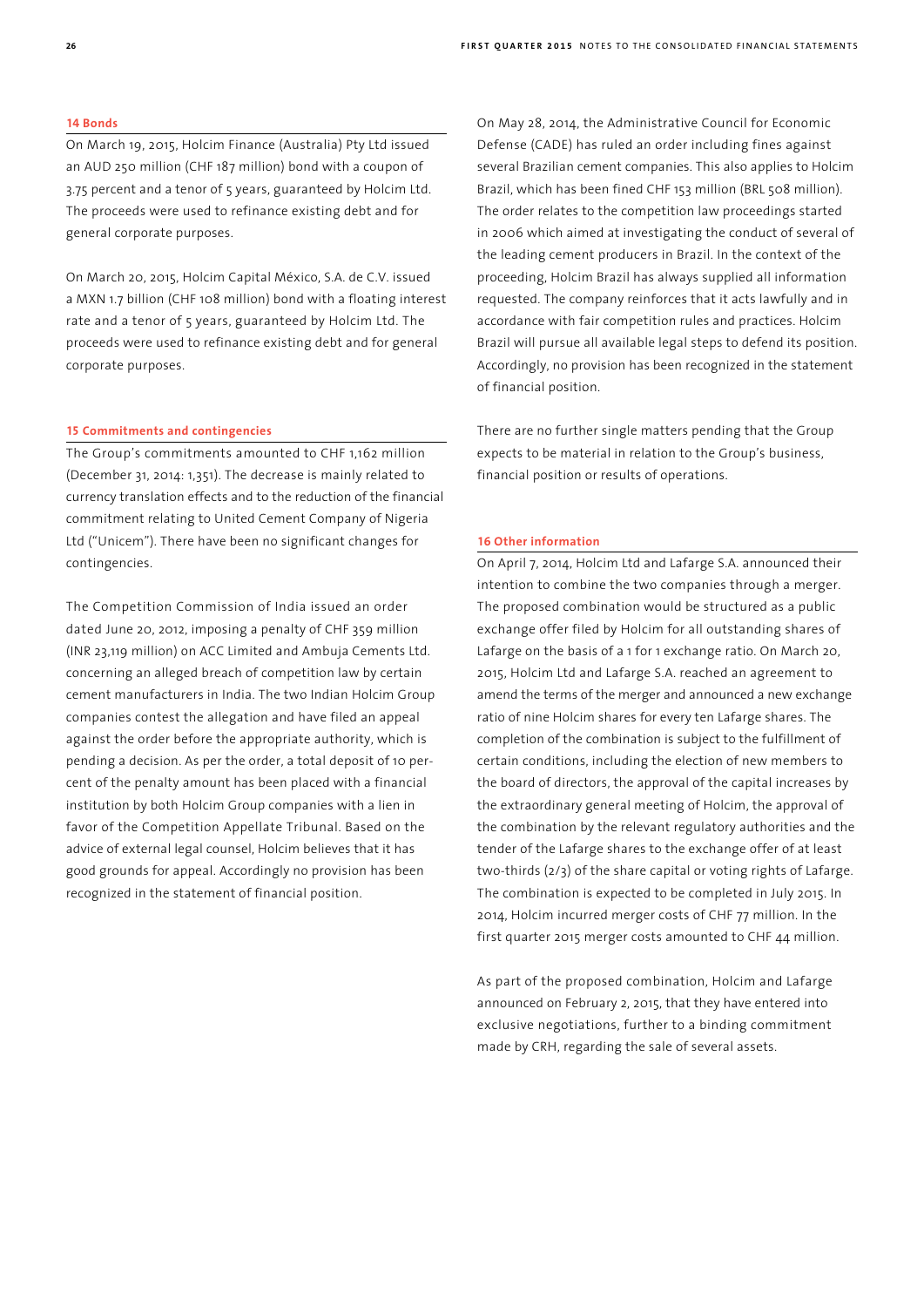There were no significant events after the reporting period.

# **18 Authorization of the interim financial statements for issue**

The interim financial statements were authorized for issuance by the Audit Committee of Holcim Ltd on April 29, 2015.

#### **19 Principal exchange rates**

|                         |            | Statement of income<br>Average exchange rates<br>in CHF January-March |       | Statement of financial position  |            |           |
|-------------------------|------------|-----------------------------------------------------------------------|-------|----------------------------------|------------|-----------|
|                         |            |                                                                       |       | Closing exchange rates<br>in CHF |            |           |
|                         |            |                                                                       |       |                                  |            |           |
|                         |            | 2015                                                                  | 2014  | 31.3.2015                        | 31.12.2014 | 31.3.2014 |
| 1 Euro                  | <b>EUR</b> | 1.07                                                                  | 1.22  | 1.05                             | 1.20       | 1.22      |
| 1 US Dollar             | <b>USD</b> | 0.95                                                                  | 0.89  | 0.97                             | 0.99       | 0.89      |
| 1 British Pound         | GBP        | 1.44                                                                  | 1.48  | 1.44                             | 1.54       | 1.48      |
| 1 Australian Dollar     | <b>AUD</b> | 0.75                                                                  | 0.80  | 0.74                             | 0.81       | 0.82      |
| 1 Canadian Dollar       | CAD        | 0.77                                                                  | 0.81  | 0.76                             | 0.85       | 0.80      |
| 1,000 Indonesian Rupiah | <b>IDR</b> | 0.07                                                                  | 0.08  | 0.07                             | 0.08       | 0.08      |
| 100 Indian Rupee        | <b>INR</b> | 1.53                                                                  | 1.45  | 1.55                             | 1.56       | 1.48      |
| 100 Moroccan Dirham     | MAD        | 9.93                                                                  | 10.90 | 9.78                             | 10.95      | 10.86     |
| 100 Mexican Peso        | <b>MXN</b> | 6.37                                                                  | 6.75  | 6.36                             | 6.72       | 6.78      |
| 100 Philippine Peso     | <b>PHP</b> | 2.15                                                                  | 1.99  | 2.17                             | 2.21       | 1.98      |

On January 15, 2015, the Swiss National Bank announced to abandon its cap on the Swiss franc against the Euro. As of this date, the Euro devalued considerably against the Swiss franc. This led to significant changes in currency translation adjustments which are reflected in the consolidated statement of other comprehensive earnings.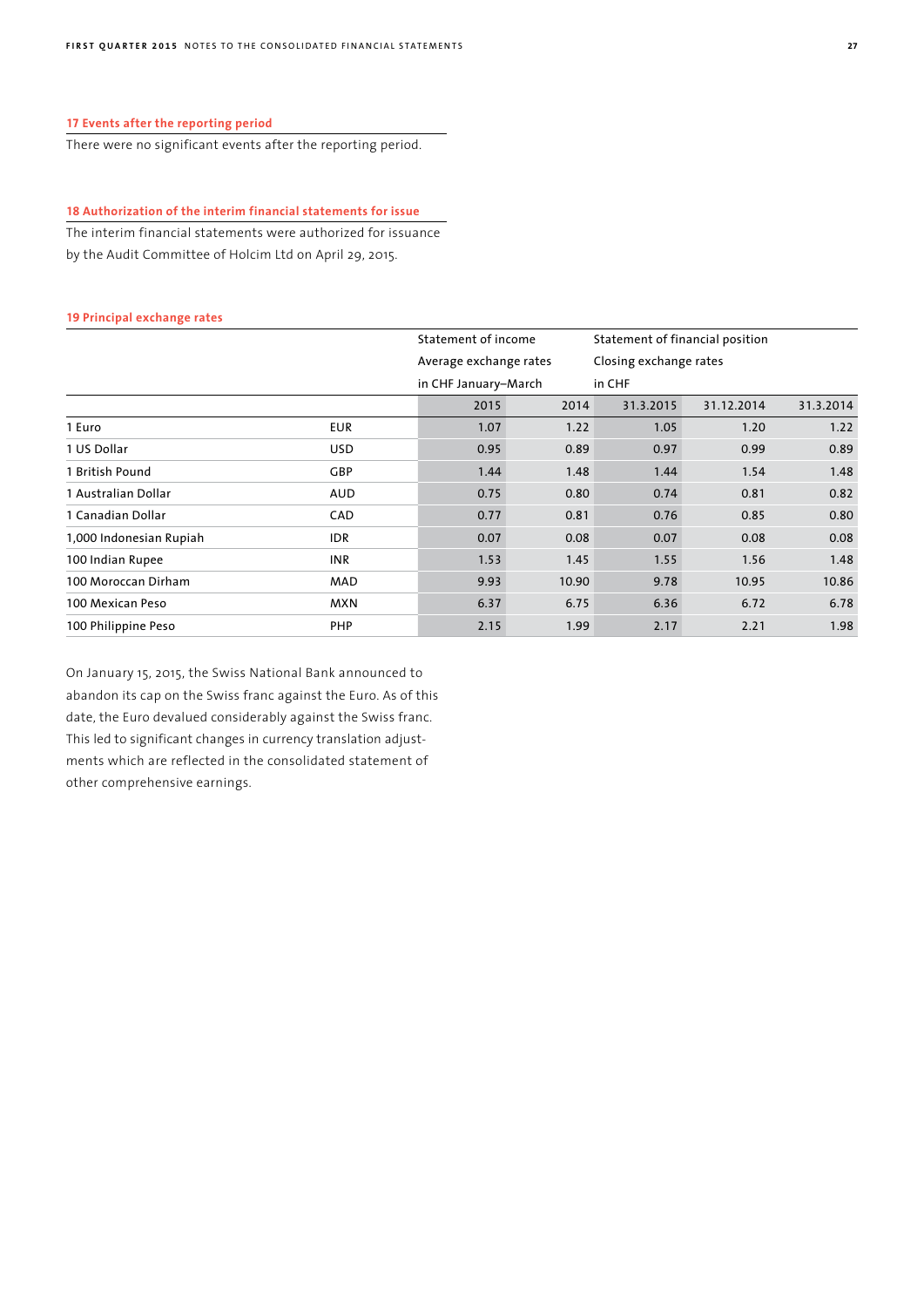# **Holcim securities**

The Holcim shares (security code number 1221405) are listed on the SIX Swiss Exchange and traded on the Main Standard of SIX Swiss Exchange. Telekurs lists the registered share under HOLN. The corresponding code under Bloomberg is HOLN VX, while Thomson Reuters uses the abbreviation HOLN.VX. Every share carries one vote. The market capitalization of Holcim Ltd amounted to CHF 23.8 billion at March 31, 2015.

# **Cautionary statement regarding forward-looking statements**

This document may contain certain forward-looking statements relating to the Group's future business, development and economic performance. Such statements may be subject to a number of risks, uncertainties and other important factors, such as but not limited to (1) competitive pressures; (2) legislative and regulatory developments; (3) global, macroeconomic and political trends; (4) fluctuations in currency exchange rates and general financial market conditions; (5) delay or inability in obtaining approvals from authorities; (6) technical developments; (7) litigation; (8) adverse publicity and news coverage, which could cause actual development and results to differ materially from the statements made in this document.

Holcim assumes no obligation to update or alter forward-looking statements whether as a result of new information, future events or otherwise.

### **Disclaimer**

Holcim Ltd publishes interim reports in English and German. The English version is legally binding.